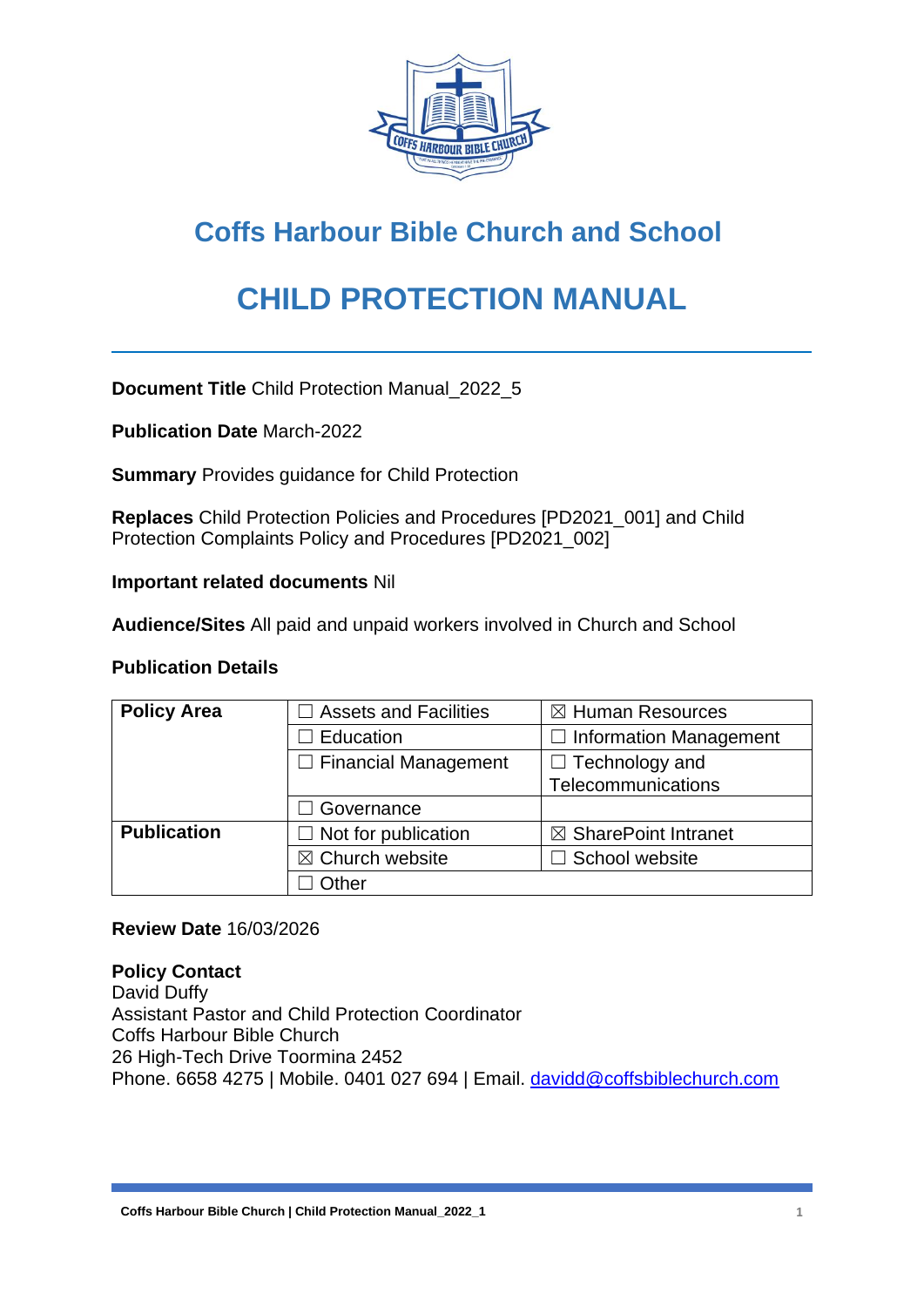### **Disclaimer**

While reasonable efforts have been made to ensure that the contents of this document are correct, the Coffs Harbour Bible Church and School, and its employees, do not accept responsibility for the accuracy or completeness of the contents, and is not liable to any person in respect of anything or the consequences of anything done or omitted to be done in reliance upon the contents of this document. If more information is required, consult the relevant legislation or a legal adviser, as necessary.

#### **Review**

This policy document will be reviewed every 4 years by the Policy Contact and the Board of the Coffs Harbour Bible Church and School. An earlier review will be undertaken where there are significant changes in laws, policy, or practice. Any recommended changes should be submitted in writing to the Policy Contact or Board for consideration at least one month before the review date.

### **Revision History**

| <b>Version</b> | <b>Approved By</b> | <b>Amendment Summary</b>                                                                                                                                                                                                                                                                                                                        |
|----------------|--------------------|-------------------------------------------------------------------------------------------------------------------------------------------------------------------------------------------------------------------------------------------------------------------------------------------------------------------------------------------------|
| 2022 5         | The Board          | New format to reflect CHBC Policy Framework; alignment to Child Safe<br>Standards; new Risk Management procedure.                                                                                                                                                                                                                               |
| 2021 4         | The Board          | Revision that includes a Safe Ministry Screening Questionnaire and<br>restructure of Selection and Screening section to reflect changes. Updated<br>Code of Conduct (Telephone and online communications).                                                                                                                                      |
| 2020 3         | The Board          | Revision that includes the Civil Liability Amendment Act (Organisational<br>Child Abuse Liability) Act 2018, Reportable Conduct Scheme under the<br>Children's Guardian Act 2019, expanded definition of Mandatory Reporter;<br>updated Screening requirements for external camp staff; updated Code of<br>Conduct; replaced names with titles. |
| 2019 2         | The Board          | Revision that includes a legal disclaimer, updates to WWC Act and the<br>Crimes Act, and minor adjustments to layout.                                                                                                                                                                                                                           |
| 2017 1         | The Board          | New document replaces Child Protection Policy (15/02/17).                                                                                                                                                                                                                                                                                       |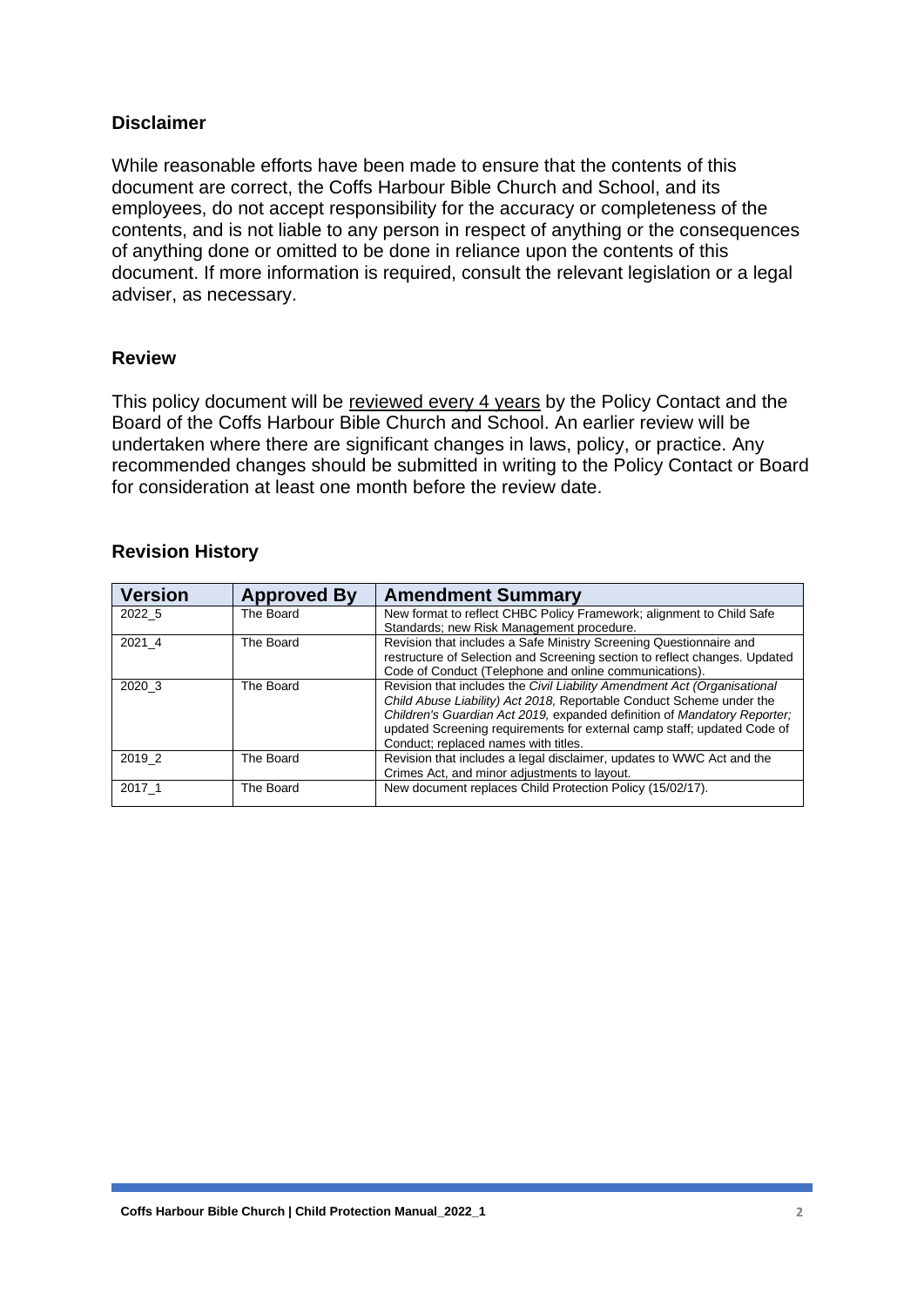### **Table of Contents**

|            | <b>Child Protection Policy</b>                                                                                                                                                                                | 4  |
|------------|---------------------------------------------------------------------------------------------------------------------------------------------------------------------------------------------------------------|----|
|            | <b>Child Protection - Selection and Screening Procedure</b>                                                                                                                                                   | 6  |
|            | <b>Child Protection - Orientation and Training Procedure</b>                                                                                                                                                  | 8  |
|            | <b>Child Protection - Risk Management Procedure</b>                                                                                                                                                           | 8  |
|            | <b>Child Protection - Code of Conduct</b>                                                                                                                                                                     | 9  |
|            | <b>Child Protection - Complaints Procedure</b>                                                                                                                                                                | 14 |
|            | <b>Child Protection - Reporting Procedure</b>                                                                                                                                                                 | 16 |
|            | <b>Child Protection - Investigations and Discipline Procedure</b>                                                                                                                                             | 19 |
|            | Child Protection - Information Sharing and Record Keeping Procedure                                                                                                                                           | 20 |
| Appendices |                                                                                                                                                                                                               |    |
|            | <b>Child Protection Quick Reference Guide</b>                                                                                                                                                                 | 22 |
|            | Letter for Child Protection Selection and Screening                                                                                                                                                           | 23 |
|            | <b>Safe Ministry Screening Questionnaires</b><br>• Staff and volunteers aged 14-17<br>• Staff and volunteers aged 18 and over<br>• Child-related contractors<br>• Camp Child Protection Screening Declaration | 24 |
|            | <b>Child Protection Risk Management Form</b>                                                                                                                                                                  | 33 |
|            | Child Abuse/Reportable Conduct Record Form                                                                                                                                                                    | 34 |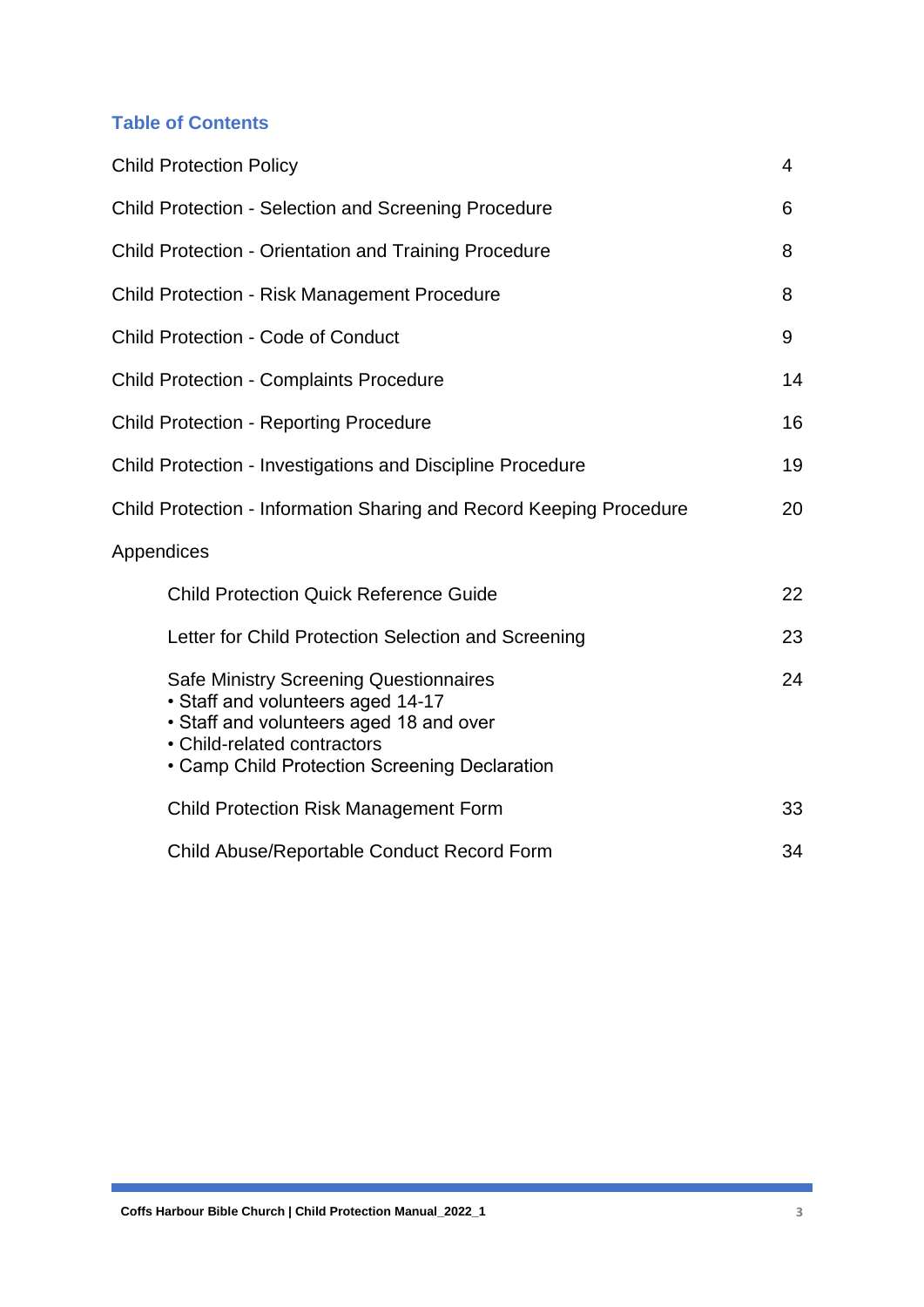## **CHILD PROTECTION POLICY**

### **1. Introduction**

#### **Legal and Regulatory Requirement**

- [Child Safe Standard 9. Implementation of the Child Safe Standards is](https://www.ocg.nsw.gov.au/child-safe-organisations/training-and-resources/child-safe-standards#acc8)  [continuously reviewed and improved](https://www.ocg.nsw.gov.au/child-safe-organisations/training-and-resources/child-safe-standards#acc8)
- [Child Safe Standard 10. Policies and procedures document how the](https://www.ocg.nsw.gov.au/child-safe-organisations/training-and-resources/child-safe-standards#acc9)  [organisation is child safe](https://www.ocg.nsw.gov.au/child-safe-organisations/training-and-resources/child-safe-standards#acc9)

### **1.2. Policy Statement**

The Church is committed to providing a safe and secure environment for children and adults to hear the Gospel, mature in their faith, and for Workers to exercise their ministries.

#### **In accordance with Romans 13: 1-7, the Church actively encourages adherence to child protection legislation including mandatory reporting of child abuse and allegations of reportable conduct to the relevant authorities.**

The Child Protection Policy and Procedure Manual seeks to ensure an effective approach is applied to all Child Protection matters.

#### **1.2 Scope**

This Policy and Procedure applies to:

- All ministries authorised by or under the control of the Church and School, including those ministries undertaken at, or away, from the premises
- All Church Workers and School Staff employed or engaged by the Church and School, including paid and unpaid; permanent, temporary, casual, and contractors
- All people who are involved in or attend the Church and School programs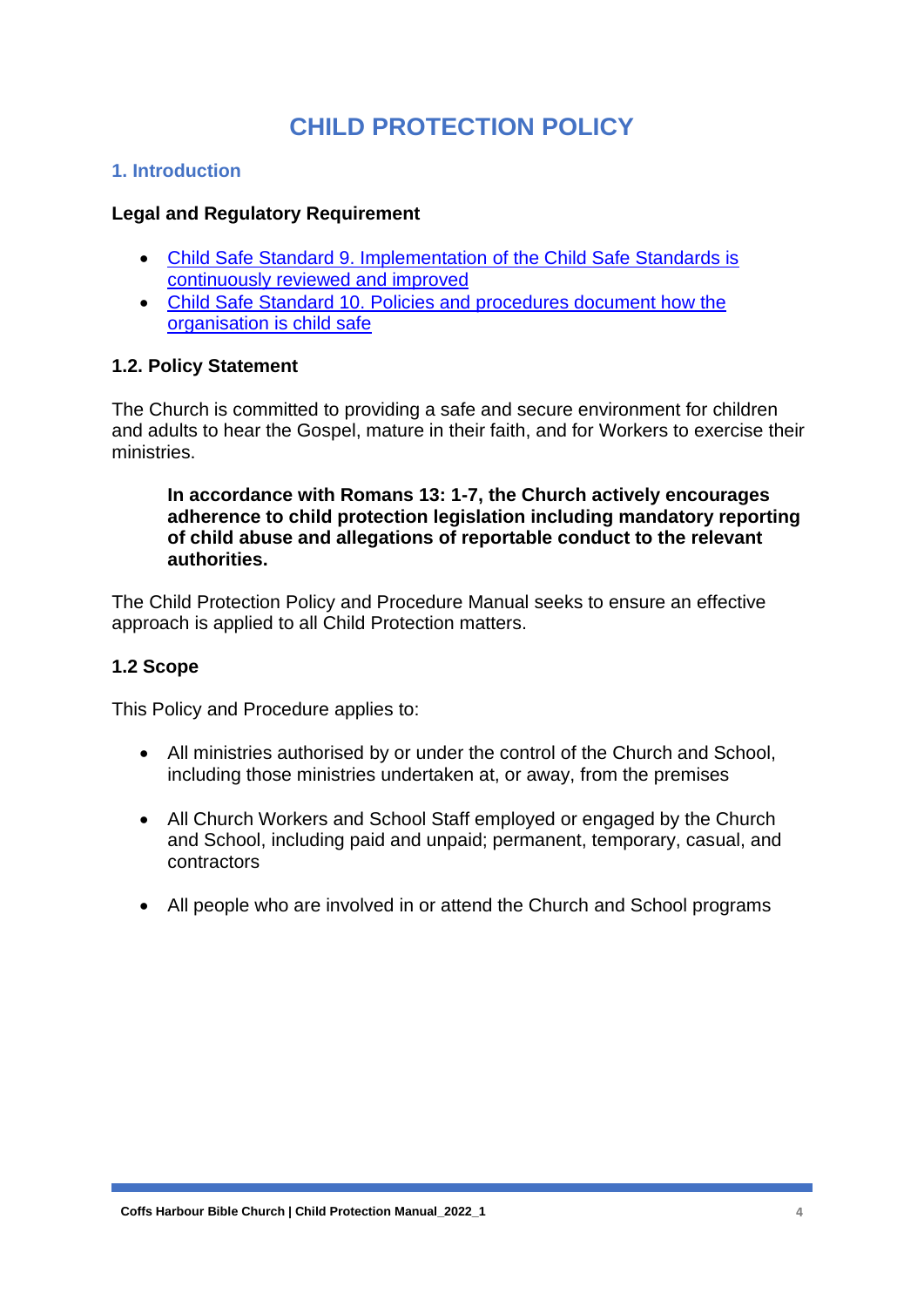### **1.3 Definitions**

**Board** - The group of elected deacons and pastoral staff which comprise the Management Board of the Coffs Harbour Bible Church, known as 'The Board', which is also the School Board.

**Church** - The Coffs Harbour Bible Church located at 26 Hi-Tech Dr Toormina 2452.

### **Church Workers**

- Helper Any person (paid or unpaid) under the age of 18 who is invited to assist in a child ministry.
- Leader Any person (paid or unpaid) 18-years or over who is responsible for the control and safety of any child placed in his or her care whilst holding a formal position in a recognised ministry of the church. A leader includes but is not limited to: Pastors, Elders, Deacons; Sunday School Teachers and Directors; Kid's Club and Youth Group Leaders, Counsellors, Scripture teachers, Sports coaches and organisers.

**Ministry** - An organised activity that relates to a specific age range, theme or audience and is authorised by the Church.

**Ministry Director** - The person authorised by the church to direct a ministry.

**Pastoral Staff** - The Church appointed Pastors: Senior Pastor Mitch Crockett, Associate Pastor David Mitchell, and Assistant Pastor David Duffy.

**School** - The Coffs Harbour Bible Church School is located at 26 Hi-Tech Dr, Toormina, NSW, and functions as a ministry of the church.

**School Principal** - Mr. Stephen Truesdale who oversees the administration of the School and is directly accountable to the School Board which is ultimately answerable to the Church Business Meeting.

### **School Staff**

- All paid school employees whether employed on a permanent, temporary or casual basis.
- All persons who have been engaged to work within the School or who have face to face contact with students of the School in any place and on any basis, including persons in a church-appointed position, consultants, students on tertiary practicum placements, or adult volunteers working with students in any capacity.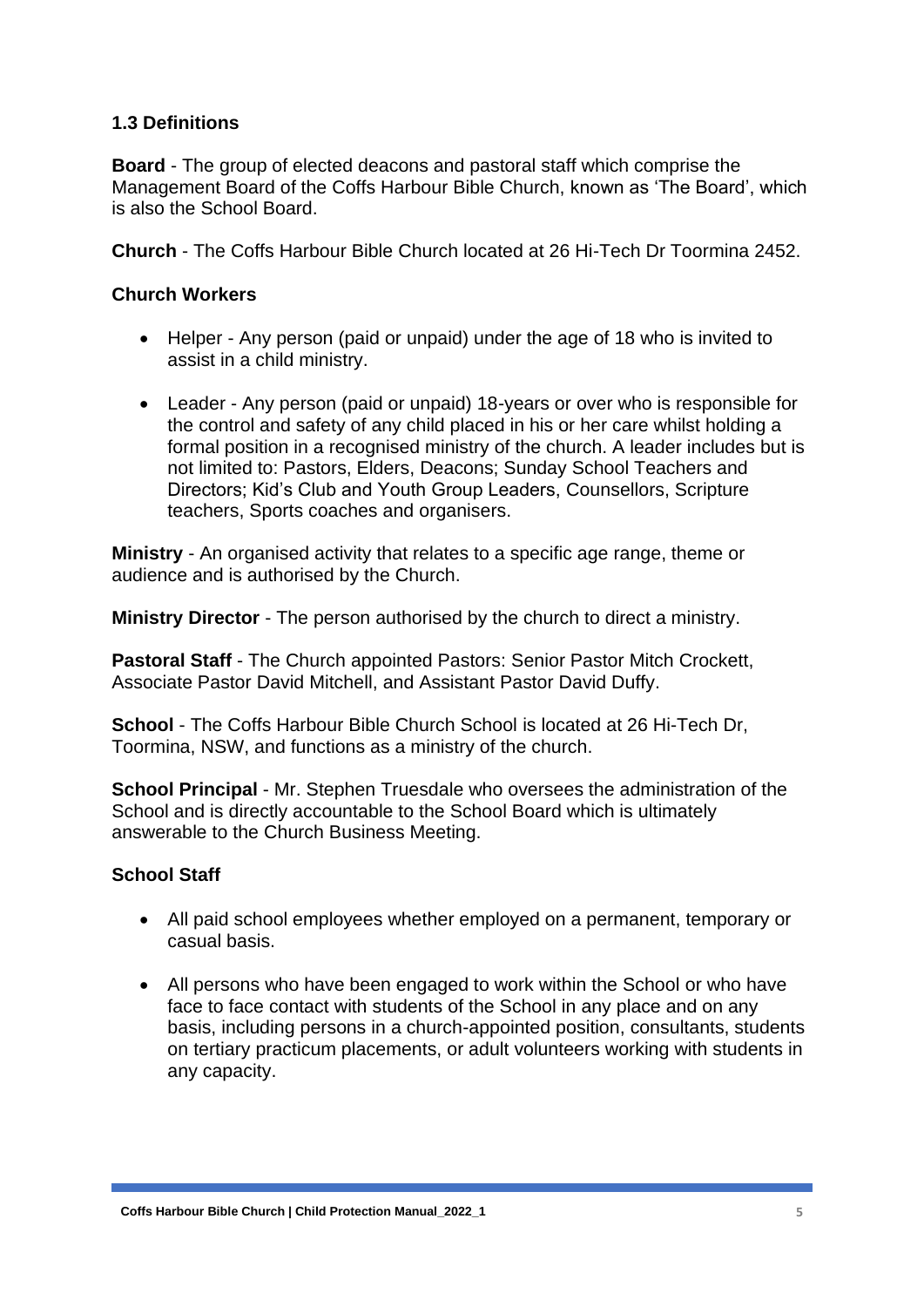## **CHILD PROTECTION PROCEDURES**

### **1. Child Protection – Selection and Screening Procedure**

### **Legal and Regulatory Requirement**

- [Child Protection \(Working with Children\) Act 2012](https://www.legislation.nsw.gov.au/view/html/inforce/current/act-2012-051)
- [Child Safe Standard 5. People working with children are suitable and](https://www.ocg.nsw.gov.au/child-safe-organisations/training-and-resources/child-safe-standards#acc4)  [supported](https://www.ocg.nsw.gov.au/child-safe-organisations/training-and-resources/child-safe-standards#acc4)
- Child Safe Standard [10. Policies and procedures document how the](https://www.ocg.nsw.gov.au/child-safe-organisations/training-and-resources/child-safe-standards#acc9)  [organisation is safe](https://www.ocg.nsw.gov.au/child-safe-organisations/training-and-resources/child-safe-standards#acc9)
- [Civil Liability Amendment \(Organisational Child Abuse Liability\) Act 2018](https://legislation.nsw.gov.au/view/pdf/asmade/act-2018-56)

### **Purpose**

To ensure effective screening and selection of all Church Workers, School Staff and external personnel.

### **Procedure**

#### a) Church Workers and School Staff

Prior to commencing child-related work, all Church Workers and School Staff must:

- Be a Church member or have expressed a commitment to becoming a member. All under 18-year-olds wanting to continue in child-related ministry must become a member when 18-years old and may apply for membership when they are 17 years-old.
- Submit a completed *Safe Ministry Screening Questionnaire* (See Appendices) to the Child Protection Coordinator that includes:

- personal information and screening questions

- agreement to abide by the Child Protection Policies and Procedures and Code of Conduct

- evidence of a current [Working with Children Check \(WWCC\)](https://www.ocg.nsw.gov.au/child-safe-organisations/working-with-children-check) clearance [\(unless there is a specified exemption\)](https://www.ocg.nsw.gov.au/child-safe-organisations/working-with-children-check/employer/who-needs-a-working-with-children-check) of the correct class (i.e. paid workers must have an Employee check). Under 18-year-old applicants must obtain a WWCC from 17 years and 9 months and submit this to the Child Protection Coordinator before turning 18 years-old.

- consent for the Church to contact two personal references

- consent for the Church to verify the WWCC [\(unless there is a specified](https://www.ocg.nsw.gov.au/child-safe-organisations/working-with-children-check/employer/who-needs-a-working-with-children-check)  [exemption\)](https://www.ocg.nsw.gov.au/child-safe-organisations/working-with-children-check/employer/who-needs-a-working-with-children-check)

- evidence of completed child protection training within the past 3 years, or agreement to complete training within 6 months (if 16-years-old and over).

• Be appointed by a Pastor and the relevant Ministry Director (or School Principal for school matters)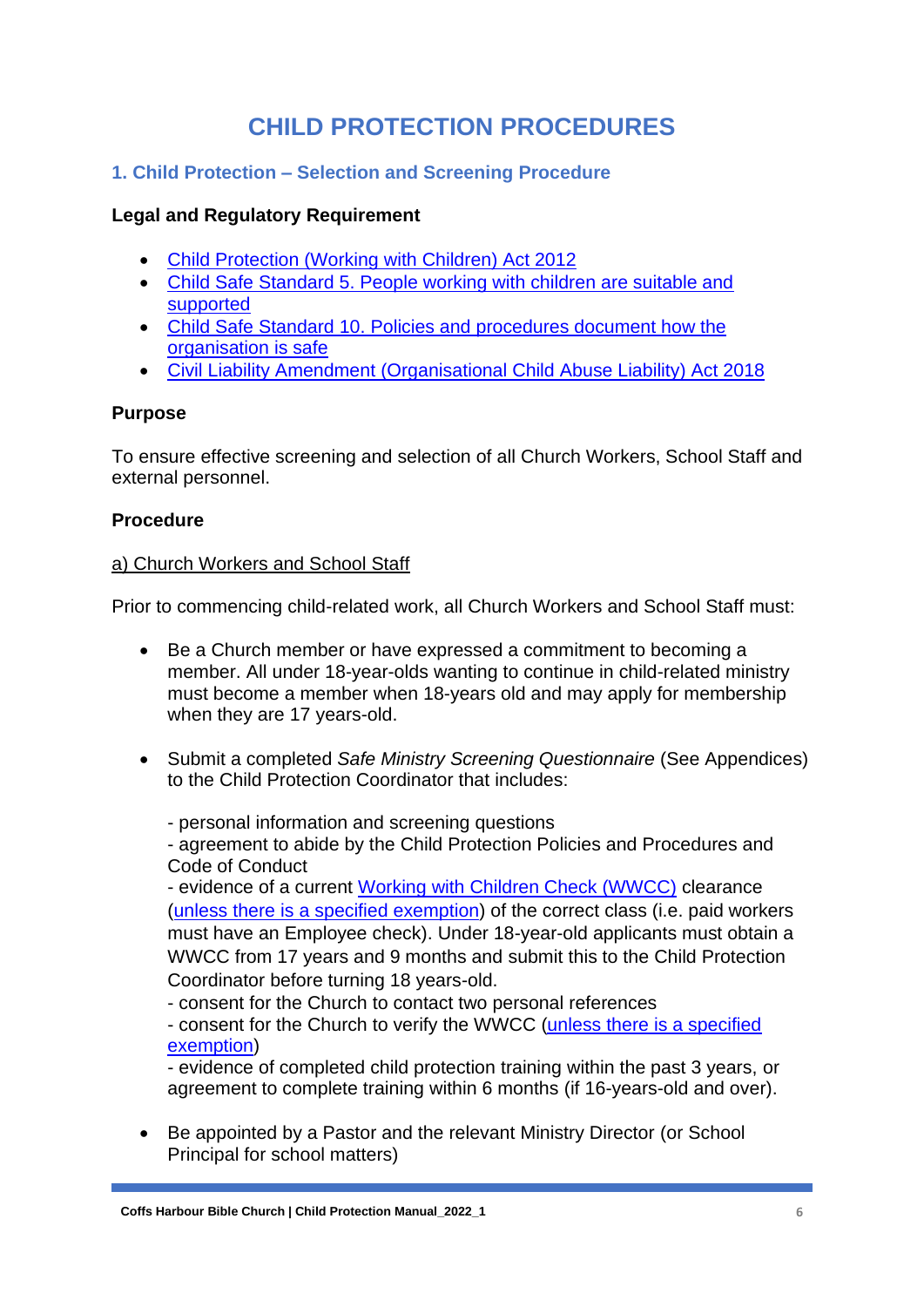This Screening and Selection Procedure applies to the following ministries:

- Creche
- FATS
- One Way
- Playmatts
- School
- Sunday School
- TOFs
- Kids Camps (see below)
- Holiday Kids Club
- Church Leaders Pastors, Deacons, and Elders etc.

#### b) Child-Related Contractors

Prior to commencing child-related work, all child-related contractors must:

• Submit a *Safe Ministry Screening Questionnaire: For Child-Related Contractors* (See Appendices) to the Child Protection Coordinator that includes:

- personal information including the worker's family name, birth date, and evidence of a current [Working with Children Check \(WWCC\)](https://www.ocg.nsw.gov.au/child-safe-organisations/working-with-children-check) clearance [\(unless there is a specified exemption\)](https://www.ocg.nsw.gov.au/child-safe-organisations/working-with-children-check/employer/who-needs-a-working-with-children-check) of the correct class (i.e. paid workers must have an Employee check). Under 18-year-old applicants must obtain a WWCC from 17 years and 9 months and submit this to the Child Protection Coordinator before turning 18 years-old.

- consent for the Church to verify the WWCC [\(unless there is a specified](https://www.ocg.nsw.gov.au/child-safe-organisations/working-with-children-check/employer/who-needs-a-working-with-children-check)  [exemption\)](https://www.ocg.nsw.gov.au/child-safe-organisations/working-with-children-check/employer/who-needs-a-working-with-children-check)

This Screening and Selection Procedure applies to contractors who are ordinarily involved in direct contact with children (e.g. health professionals, music tutors, sports coaches, etc.).

### c) External Personnel at Camps

Prior to commencing child-related work, the Church Representatives of all external personnel attending each Camp must:

• Submit a Camp Child Protection Screening Declaration (See Appendices) to the Child Protection Coordinator that includes:

- an employer declaration that all adult workers (18 years and older) and parent volunteers attending overnight kids camps with their own child have been verified to have a current [Working with Children Check \(WWCC\)](https://www.ocg.nsw.gov.au/child-safe-organisations/working-with-children-check) clearance [\(unless there is a specified exemption\)](https://www.ocg.nsw.gov.au/child-safe-organisations/working-with-children-check/employer/who-needs-a-working-with-children-check)

This Screening and Selection Procedure applies to all external personnel at camps.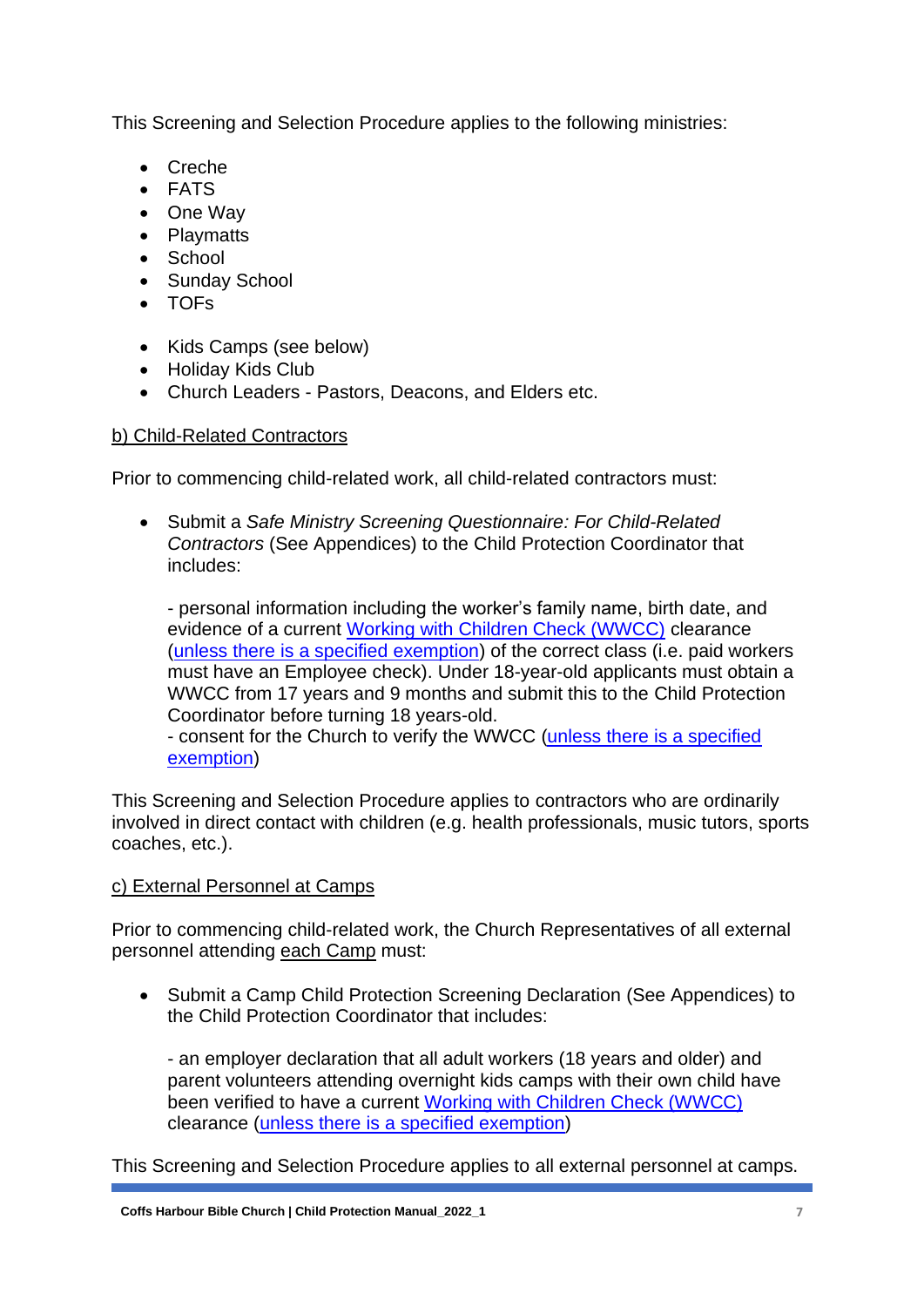### **2. Child Protection – Orientation and Training Procedure**

### **Legal and Regulatory Requirement**

- [Child Safe Standard 7. Staff are equipped with the knowledge, skills and](https://www.ocg.nsw.gov.au/child-safe-organisations/training-and-resources/child-safe-standards#acc6)  [awareness to keep children safe through continual education and](https://www.ocg.nsw.gov.au/child-safe-organisations/training-and-resources/child-safe-standards#acc6) training
- [Civil Liability Amendment \(Organisational Child Abuse Liability\) Act 2018](https://legislation.nsw.gov.au/view/pdf/asmade/act-2018-56)

### **Purpose**

To ensure effective Child Protection orientation and training by all Church Workers and School Staff.

### **Procedure**

- All new staff (16 years and older) must as soon as possible receive orientation and training including access to relevant policy and procedures.
- All staff (16 years and older) will attend training at least every year.
- Staff may identify other training needs or issues and should raise this with the relevant Ministry Director.

### **3. Child Protection – Risk Management Procedure**

#### **Legal and Regulatory Requirement**

- [Child Safe Standard 1. Child safety is embedded in organisational leadership,](https://www.ocg.nsw.gov.au/child-safe-organisations/training-and-resources/child-safe-standards#acc0)  governance and culture - [Core component c. Risk management](https://www.ocg.nsw.gov.au/child-safe-organisations/training-and-resources/child-safe-standards#acc0) strategies [focus on preventing, identifying and mitigating risks to children](https://www.ocg.nsw.gov.au/child-safe-organisations/training-and-resources/child-safe-standards#acc0)
- [Civil Liability Amendment \(Organisational Child Abuse Liability\) Act 2018](https://legislation.nsw.gov.au/view/pdf/asmade/act-2018-56)

### **Purpose**

To ensure effective Child Protection risk management by all Church Workers and School Staff.

### **Procedure**

- Ministry Directors should assess risks in relation to child activities and implement appropriate strategies to manage identified risks
- All child protection risks which cannot be safely eliminated, must be escalated to a Pastor or School Principal (for school matters)
- Submit completed Chid Protection Risk Management forms (See Appendices) to the Child Protection Coordinator for reporting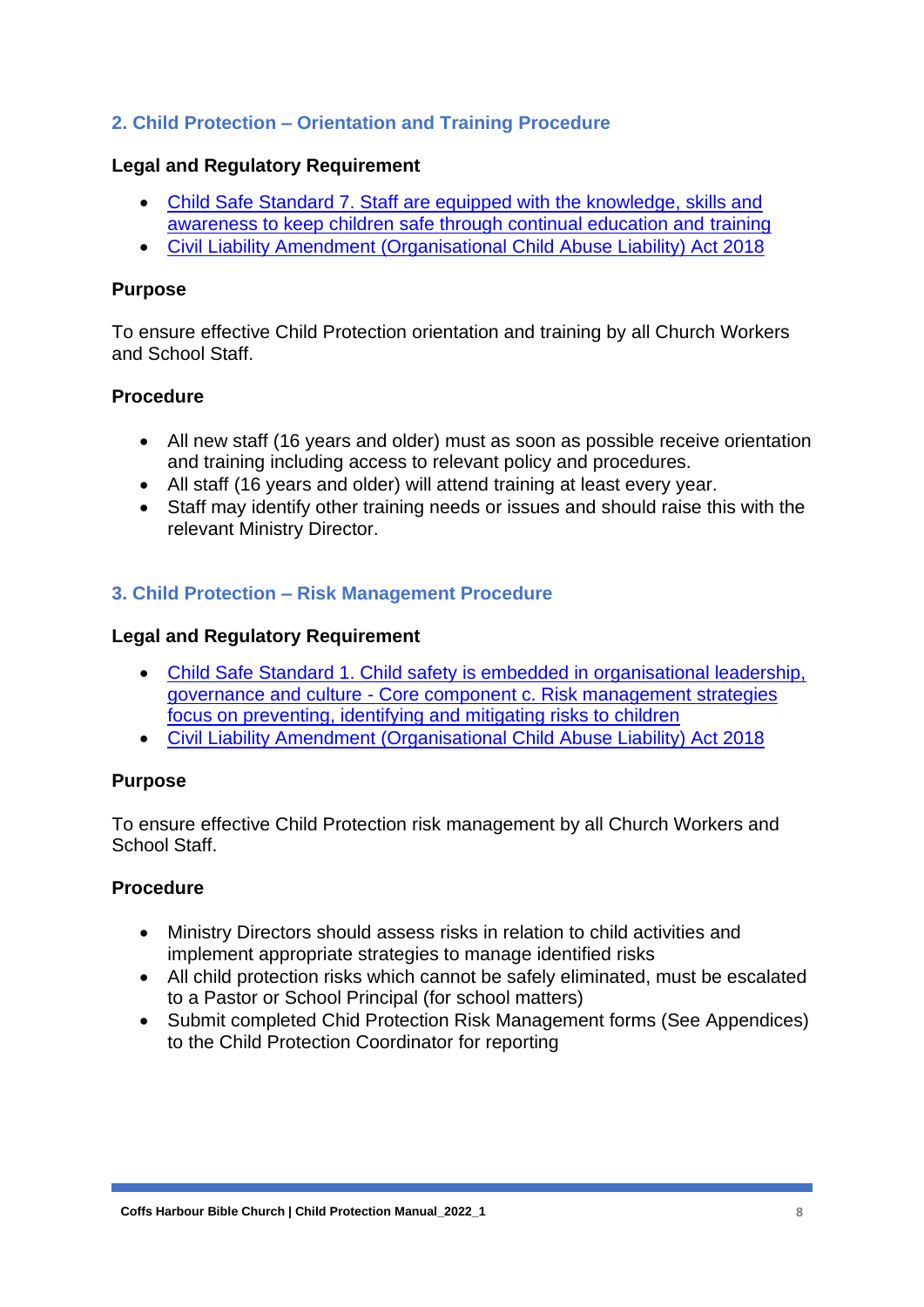### **4. Child Protection – Code of Conduct**

#### **Legal and Regulatory Requirement**

• [Child Safe Standard 1. Child safety is embedded in organisational leadership,](https://www.ocg.nsw.gov.au/child-safe-organisations/training-and-resources/child-safe-standards#acc0)  [governance and culture](https://www.ocg.nsw.gov.au/child-safe-organisations/training-and-resources/child-safe-standards#acc0)

#### **Purpose**

To ensure effective conduct by all Church Workers and School Staff.

#### **Procedure**

Prior to commencing child-related work, all Church Workers and School Staff will commit to the following:

#### a) Holy Character

- Reflect God's holiness in all behaviour with children and other leaders (1Pet. 1:16) and never engage in bullying, harassment, or abuse of any kind, including with your own family.

#### b) A Child Safe Environment

- Disclose all relevant background information. No person who has been convicted of serious offences in accordance with current legislation will be eligible to participate in child ministries.

- Disclose if you are investigated for any criminal offences or have any knowledge of serious unlawful activity within the church or school context.

- Support and abide by the Child Protection Policy and Procedures.
- Report all concerns, breach of the code of conduct, misconduct, and abuse.

#### c) Interpersonal boundaries

- Don't allow romantic intimate relationships with children or young people. If an adult Leader develops affections for a 17-year-old young person or vice versa, and there is no risk of significant harm, the Leader should still withdraw from leading any children's ministries that the 17 year-old attends.

- Planned ministry contact outside of formal ministry times should be endorsed by the relevant Ministry Director and parents/guardians.

- When counselling, ensure females with girls and males with boys where possible.

- All personal counselling is to be carried out within sight of another leader or parent/ guardian of the child.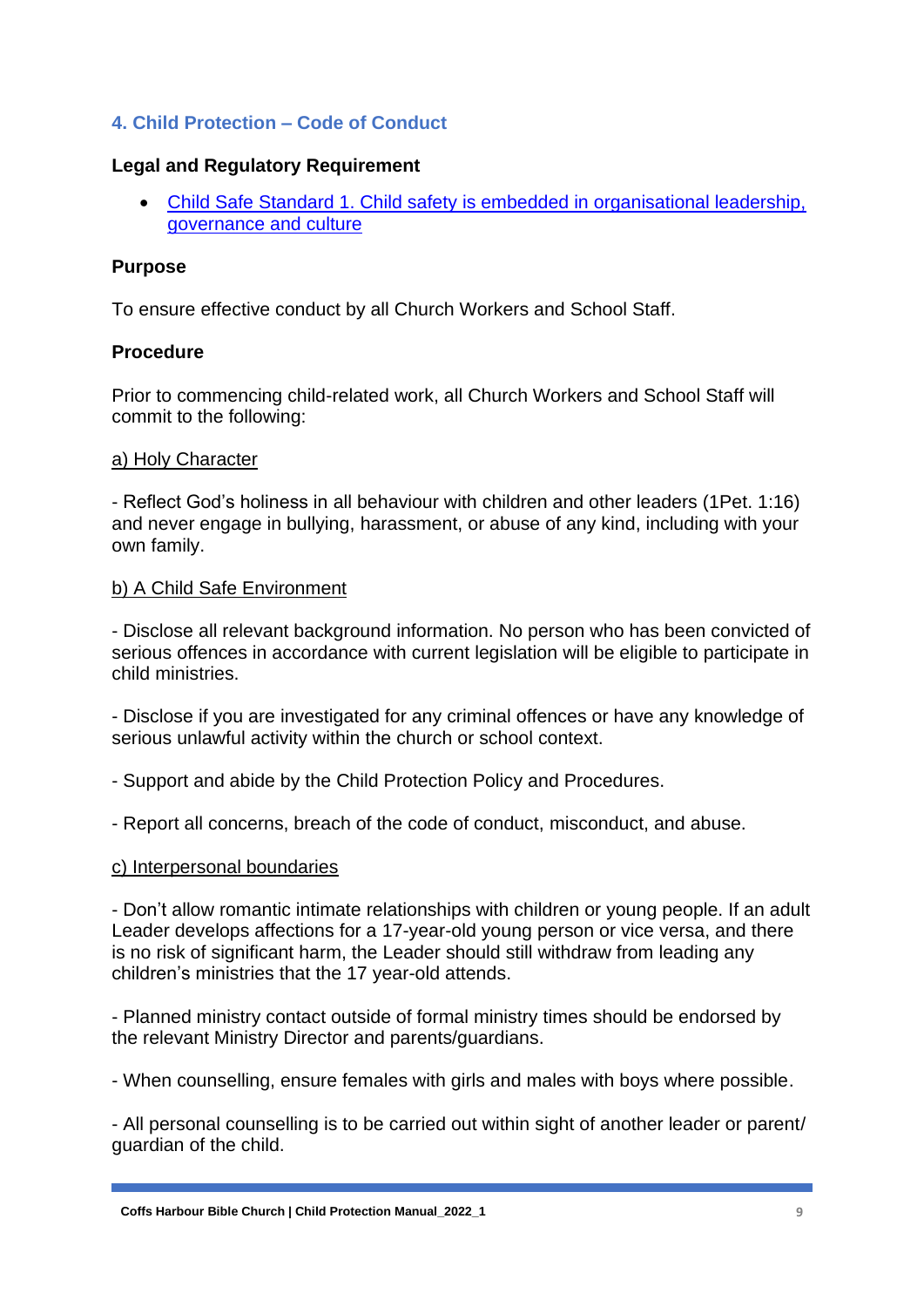- When choosing activities, consider the levels of safety and intimacy and be careful of children who actively seek physical attention.

- Respect a child's feelings and privacy when engaging in physical contact of any kind. Males are to be especially careful of their behaviour (e.g. not allowing children to sit on their laps).

- Nude swimming, or other such activities, is forbidden.

- Don't show favouritism or provide gifts to children other than official awards authorised by the Ministry Director.

#### d) Initiations and secret ceremonies are prohibited

- Child-related programs will be open to observation by parents/guardians unless there are legal requirements (e.g., custody arrangements, duty of care to others).

#### e) Be alert for strangers

- Church Workers and School Staff have the right to ask people who do not have a valid reason to be present at child-related activities to leave. Police may be contacted if such persons refuse to comply with any reasonable request to leave.

#### f) Ministry details

- Parent/guardians to be given ministry details, including contact names and phone numbers; time and scope of the ministry; and written notice of all special outings.

#### g) Ratios

- As far as practically possible, two adult leaders should be present when working with children. Occasionally, ministries involving a small group of children (e.g. Creche) may safely operate with one adult Leader and a Helper (aged under 18 years), however there should always be at least one adult Leader present.

#### h) Supervision

- Except for privacy reasons (toileting, changing, or bathing), children must always be under direct adult supervision and are not allowed to move outside of the supervising adults range of sight.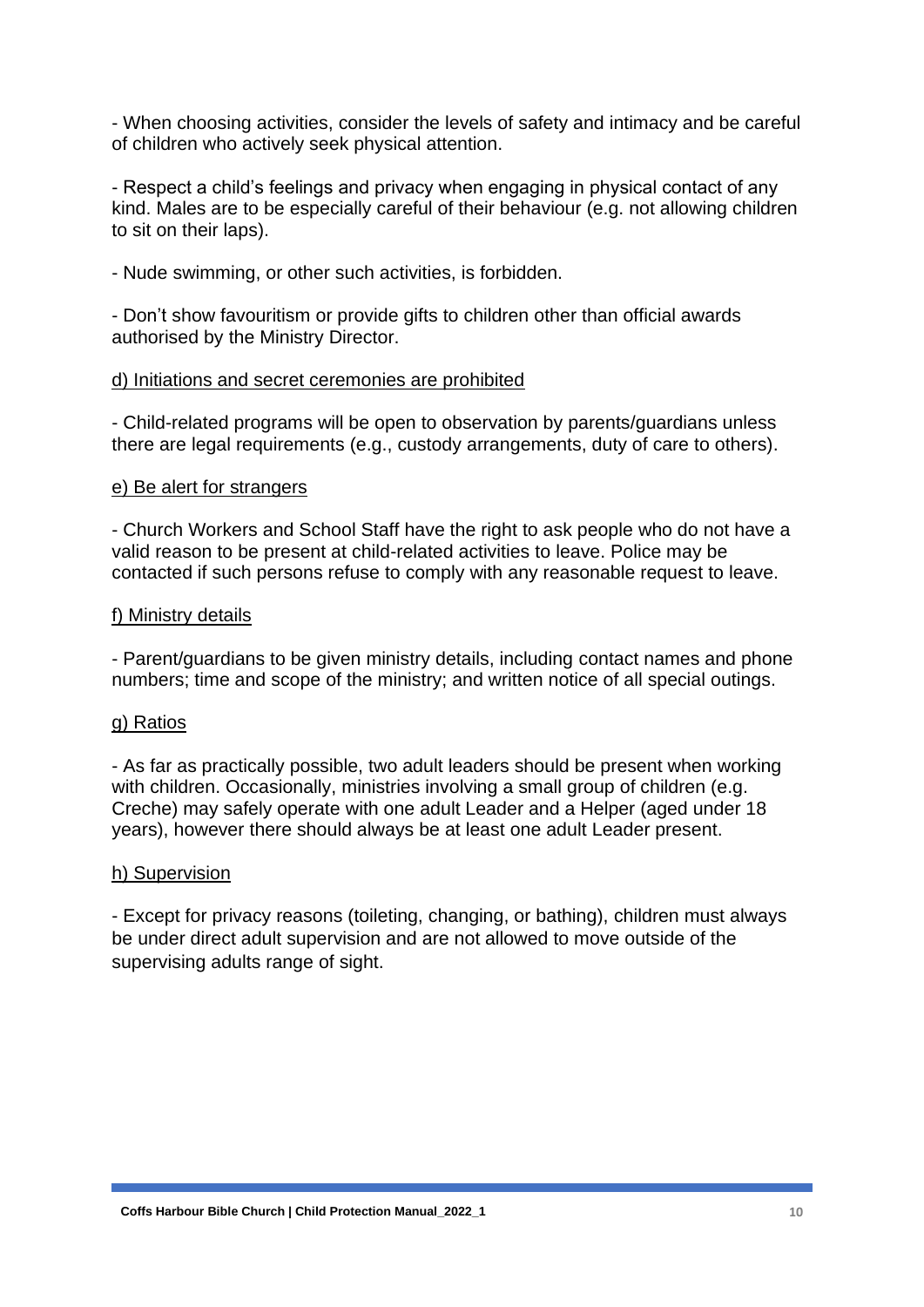#### i) Toileting

- Where possible the parent should be responsible for attending to their child.

- When onsite, primary age children are to visit bathrooms on their own and younger children to be accompanied by an adult in proximity (e.g. waiting in the general bathroom area or just outside the bathroom).

- During offsite activities, don't leave children alone in public toilets – they are to be accompanied by an adult in proximity (e.g. waiting in the general bathroom area or just outside the bathroom).

#### j) Transportation

- Only licensed drivers 18 years or older are to transport children.

- When transporting children under 14 years-old, recorded permission and an emergency contact number should be obtained from parents/guardians.

- When transporting children, avoid being alone with one child in a car. Where this is not practical, inform the Ministry Director for transparency and to arrange a solution (e.g. pick up and drop off children in groups).

- Take children directly to and from arranged venues, unless completing other drop offs or an emergency arises.

#### k) Home visits

- Do not visit children in their homes unless endorsed by the Ministry Director and a parent/guardian is present.

#### l) Alcohol, drugs, and medication

- Alcohol or illegal drugs on the premises or during child-related activity is prohibited.

- Any child found to be under the influence of alcohol or illegal drugs will have their parents/guardians contacted so the child can be returned home as soon as possible.

- Any alcohol or drugs found on the Church and School grounds are to be removed if safe to do so, and reported to a Pastor, Principal, or Ministry Director.

- Any child required to take prescription medication should provide the Church or School a letter from his or her parents/guardians.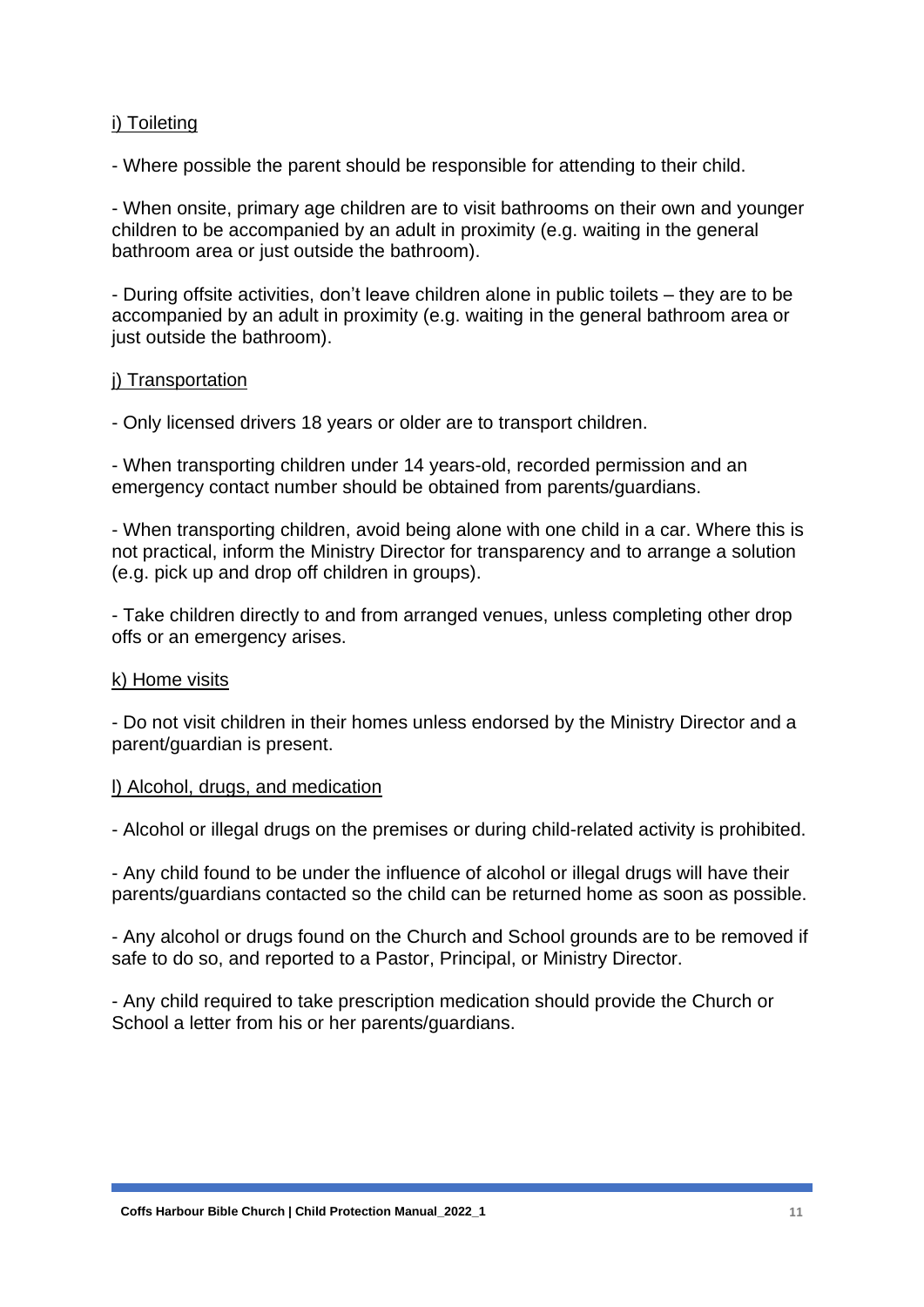m) Privacy – for further information refer to the Privacy Policy

- Don't photograph children on personal cameras for personal use.

- If photos of individuals are to be used for advertising, parental consent should be obtained for each child in the photograph.

- No ministry photos are to be uploaded to the internet or placed on public display without the Pastor, Principal, or Ministry Director's permission.

- Do not speak on social networking websites about children who attend the ministries of the Church or School.

- Confidential information about children should not be released to any third party, except where it is with parental permission or legally required.

n) Disciplining children – for further information ref to the School Discipline Policy

- If a child does not follow the rules, is an obstruction to the care of other children, or may cause harm to other children, refer the child back to their parent/guardian.

- At no time, administer any form of abuse as a disciplinary measure.

- Nothing in this clause prevents minor correctional actions, rebukes or reasonable physical intervention, if necessary to prevent harm to a child or adult.

#### o) Telephone and online communications

- Telephone or online communication should be relevant to delivering ministries, approved by the Ministry Director and parents, and assessed and managed for risks.

#### p) Overnight Accommodation

- Where possible rooms should involve at least two adult Leaders of the same gender as the group. In exceptional circumstances where staffing is limited, an adult Leader of the same gender must remain in earshot and periodically check on a room of children without a Leader present.

- Rooms must be separated between males and females.

- Don't sleep in close personal proximity/share a bed with a child unless you're their parent/guardian.

- Don't leave children in the care of unauthorised persons such as peers or any adults who have not completed Child Protection Screening and Selection.

- If a child is distressed, the Ministry Director should be advised and consider if the child should briefly call their parent/guardian.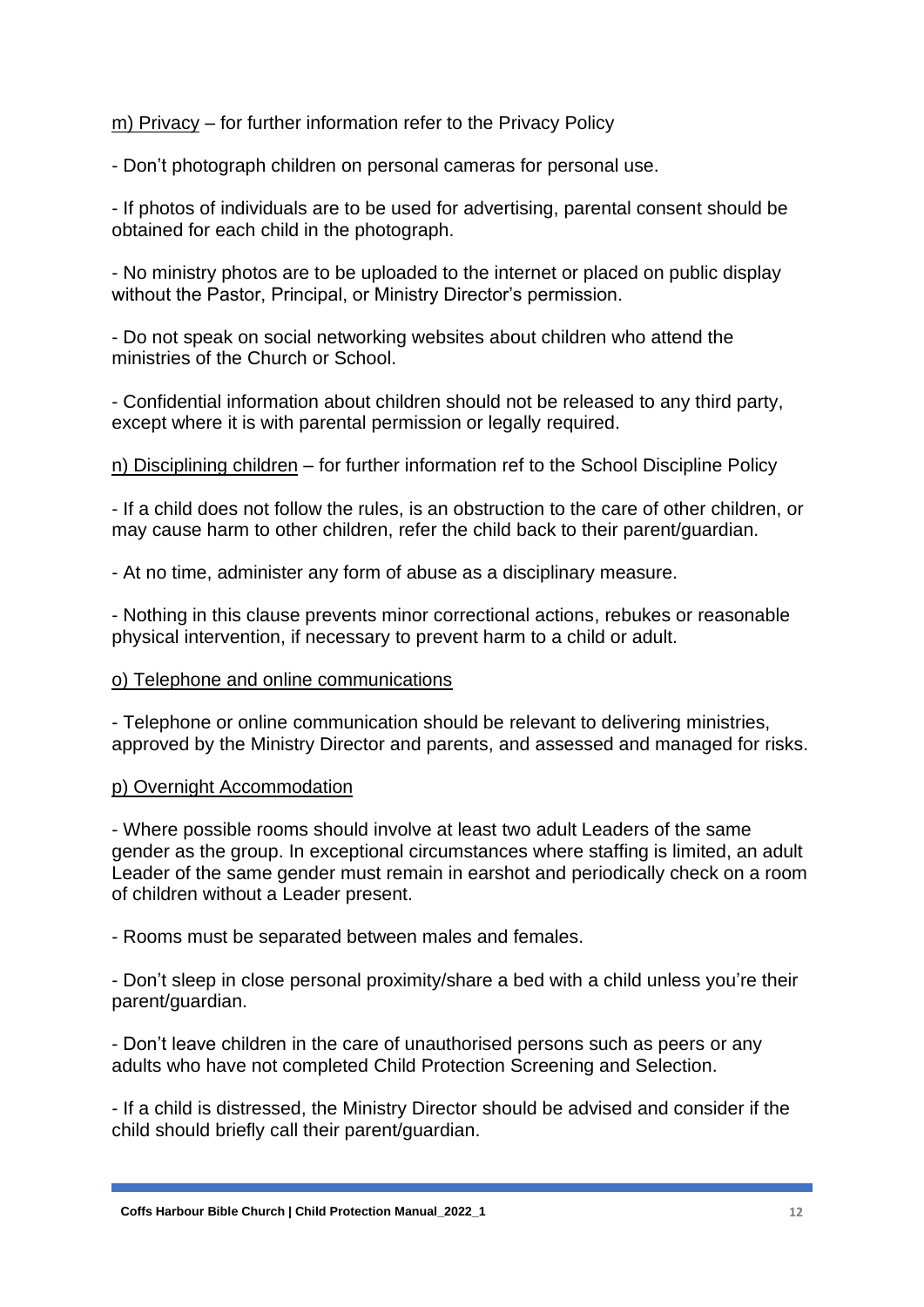Note: School Staff must also follow the School Staff Code of Conduct Policy.

#### **Declaration**

I have read and agree to commit to the Code of Conduct and the Child Protection Policy and Procedures.

| Name:      |  |
|------------|--|
| Signature: |  |
| Date:      |  |

### **All staff and volunteers should receive a copy of this Code of Conduct and the Church/School should retain the signed and dated copy for their records.**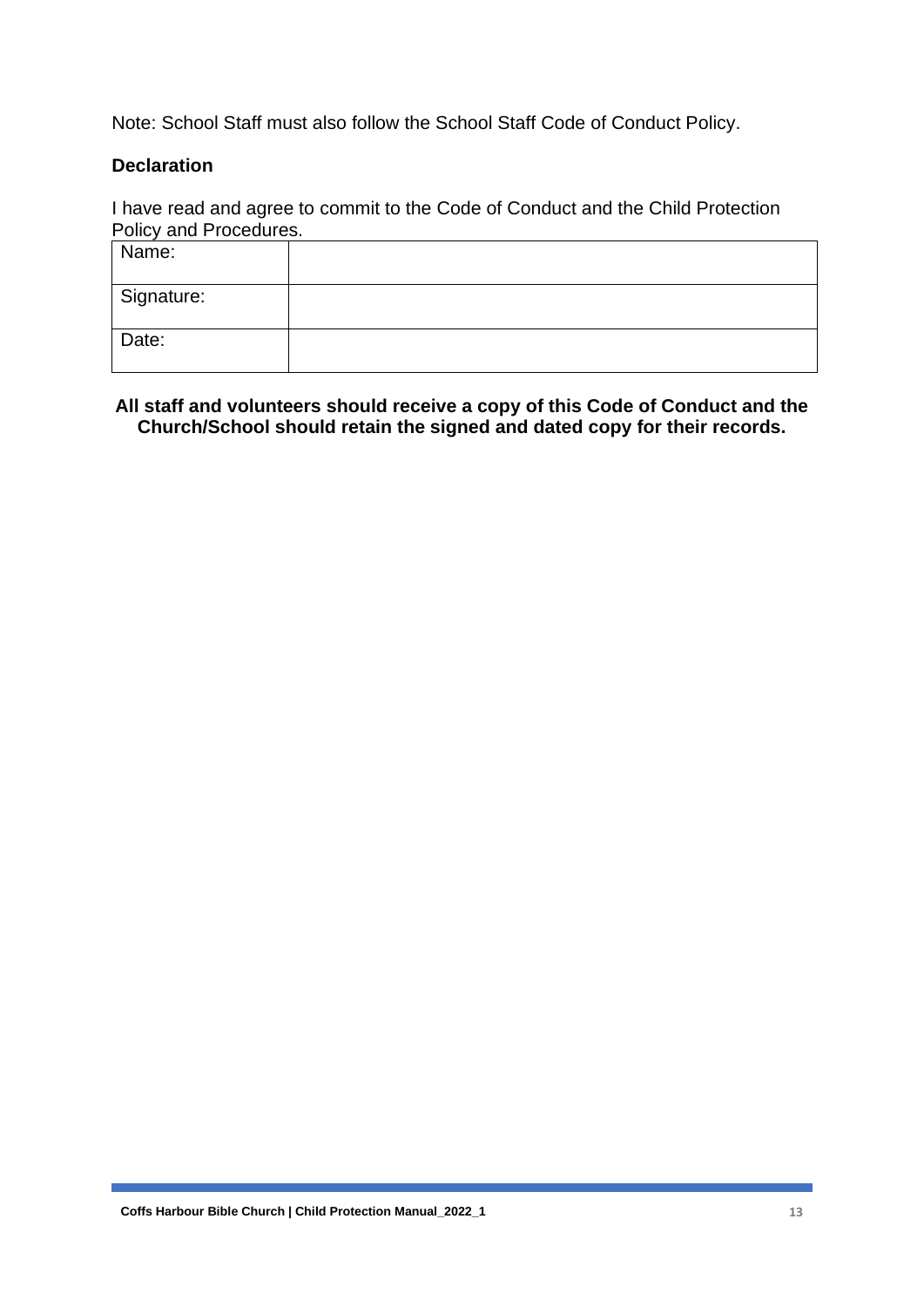### **5. Child Protection – Complaints Procedure**

### **Legal and Regulatory Requirement**

- [Child Safe Standard 6. Processes to respond to complaints of child abuse are](https://www.ocg.nsw.gov.au/child-safe-organisations/training-and-resources/child-safe-standards#acc5)  [child focused](https://www.ocg.nsw.gov.au/child-safe-organisations/training-and-resources/child-safe-standards#acc5)
- [Children and Young Persons \(Care and Protection\) Act 1998 \(Care Act\)](http://www.legislation.nsw.gov.au/fullhtml/inforce/act+157+1998+FIRST+0+N)
- [Children's Guardian Act 2019](https://legislation.nsw.gov.au/view/html/inforce/current/act-2019-025)

#### **Purpose**

To ensure effective child protection complaint-handling by all Church Workers and School Staff.

### **Procedure**

#### a) Types of complaints

All complaints should be reported including:

- Breach of the Code of Conduct
- Disclosures of abuse
- Inappropriate behaviour around children
- Suspicion of abuse or harm to a child
- Suspicion of grooming.
- Sexual misconduct against, with, or in the presence of a child.

#### b) Making complaints

Any child or young person, parent/carer, staff member/volunteer/student, or external party can make a complaint or raise a concern to the Pastor (or School Principal for school matters) via:

- Face to face meeting
- Phone 6658 4275
- Post to 26 High-Tech Drive Toormina NSW 2452.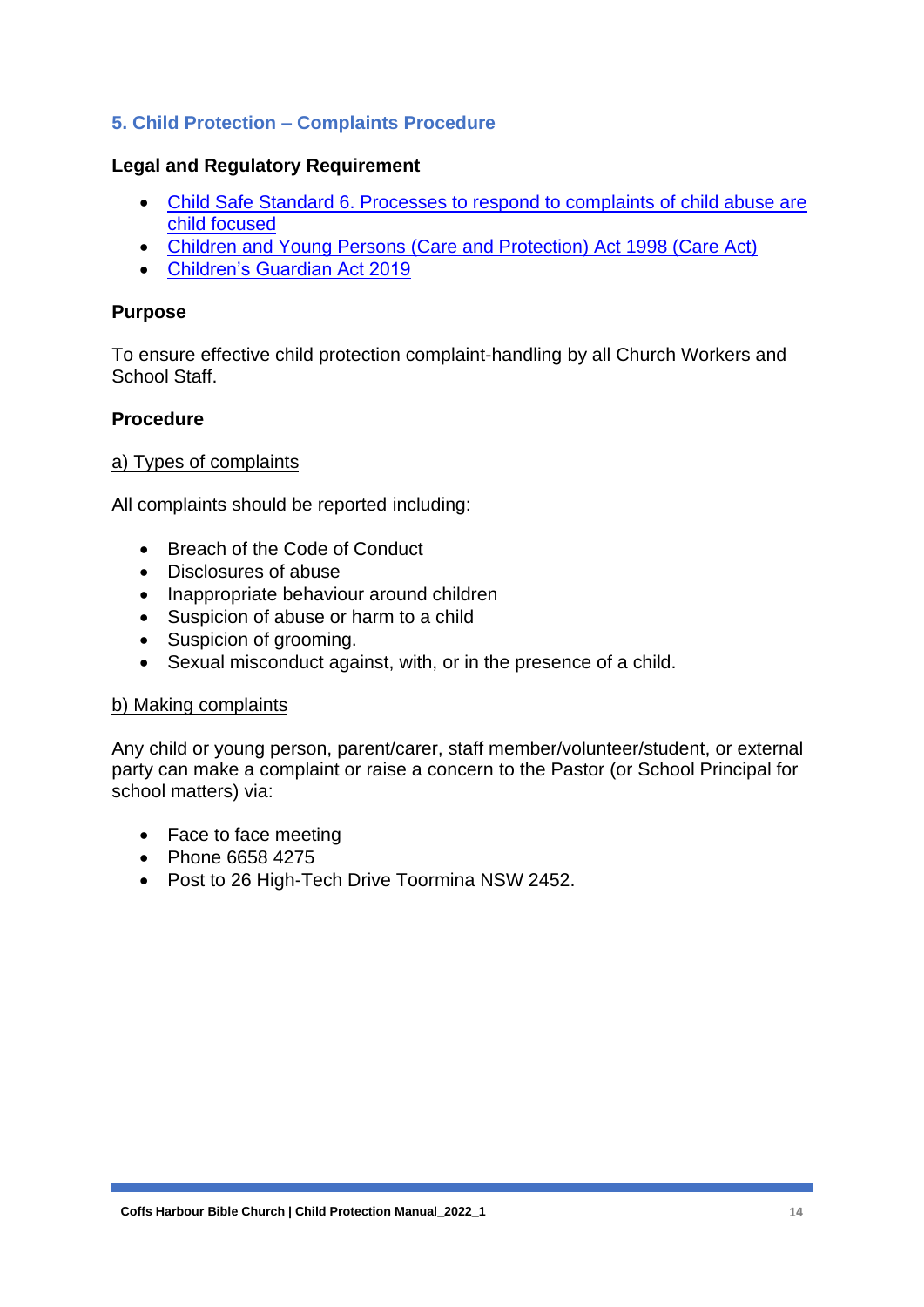#### c) Complaint process

- Actively listen to the person making the complaint
- Make a record of the complaint using the 'Child Abuse/Reportable Conduct Record Form' (see Appendices)
- Promptly acknowledge receipt of complaints
- Where possible, complaints will be resolved at first contact.
- Complaints will be addressed competently applying principles of natural justice.
- Assess and prioritise complaints in accordance with the urgency and/or seriousness of the issues raised.
- Conflicts of interests, whether actual or perceived, will be managed responsibly.
- Ensure that outcomes are properly implemented, monitored, and reported.
- If an allegation is made against the Pastor (or School Principal for school matters), advise another church/school leader.
- If the complaint involves inappropriate staff behaviour and a breach of the Code of Conduct, the Church will act in accordance with the internal discipline procedure.

#### d) Privacy and confidentiality

- All complaints will be treated in an appropriately confidential manner where this is practical and appropriate.
- Personal information that identifies individuals will only be disclosed or used as permitted under the relevant privacy laws, secrecy provisions and any relevant confidentiality obligations.

#### e) Communication and support for stakeholders

• The Church will ensure that stakeholders (including workers, families and children) know how to make a complaint and or raise a concern by regular training, open communication, and identified child protection contacts.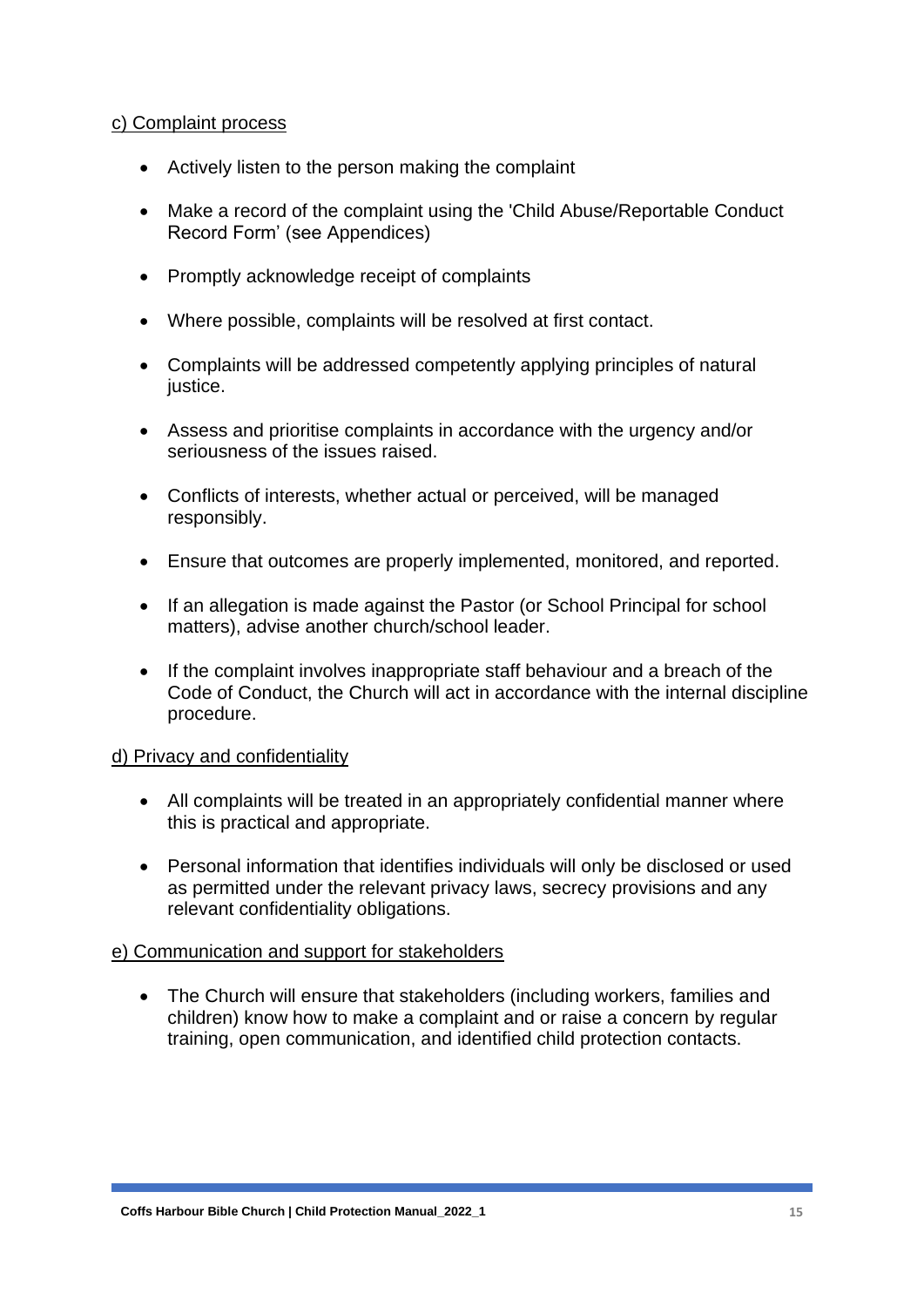### **6. Child Protection – Reporting Procedure**

### **Legal and Regulatory Requirement**

- [Children and Young Persons \(Care and Protection\) Act 1998 \(Care Act\)](http://www.legislation.nsw.gov.au/fullhtml/inforce/act+157+1998+FIRST+0+N)
- [Children's Guardian Act 2019](https://legislation.nsw.gov.au/view/html/inforce/current/act-2019-025)
- [Crimes Act 1900](https://www.legislation.nsw.gov.au/#/view/act/1900/40)

### **Purpose**

To ensure effective reporting of Child Protection concerns by all Church Workers and School Staff.

#### **Procedure**

**If there is an immediate danger, contact the Police '000' immediately.**

### **Unless they are the accused person, the Pastor (or School Principal for school matters) will be the liaison person. If an allegation is against them, liaise with another church/school leader.**

As soon as possible after becoming aware of a child protection concern complete the following:

Step 1 Report all child protection concerns to the Church

- Submit the Child Abuse/Reportable Conduct Record Form (see Appendices) to the Child Protection Coordinator
- Confidentially notify the Pastor (or School Principal for school matters) and do not discuss any concerns with the accused person at this time.

#### Step 2 Report Risk of Significant Harm (RoSH) to the Child Protection Helpline

A child or young person is at [risk of significant harm](https://legislation.nsw.gov.au/view/html/inforce/current/act-1998-157#sec.23) if current concerns exist for the safety, welfare or well-being of the child or young person because of the presence, to a significant extent, of any one or more of the following circumstances —

a) the child's or young person's basic physical or psychological needs are not being met or are at risk of not being met,

(b) the parents or other caregivers have not arranged and are unable or unwilling to arrange for the child or young person to receive necessary medical care,

(b1) in the case of a child or young person who is required to attend school in accordance with the Education Act 1990 - the parents or other caregivers have not arranged and are unable or unwilling to arrange for the child or young person to receive an education in accordance with that Act,

(c) the child or young person has been, or is at risk of being, physically or sexually abused or ill-treated,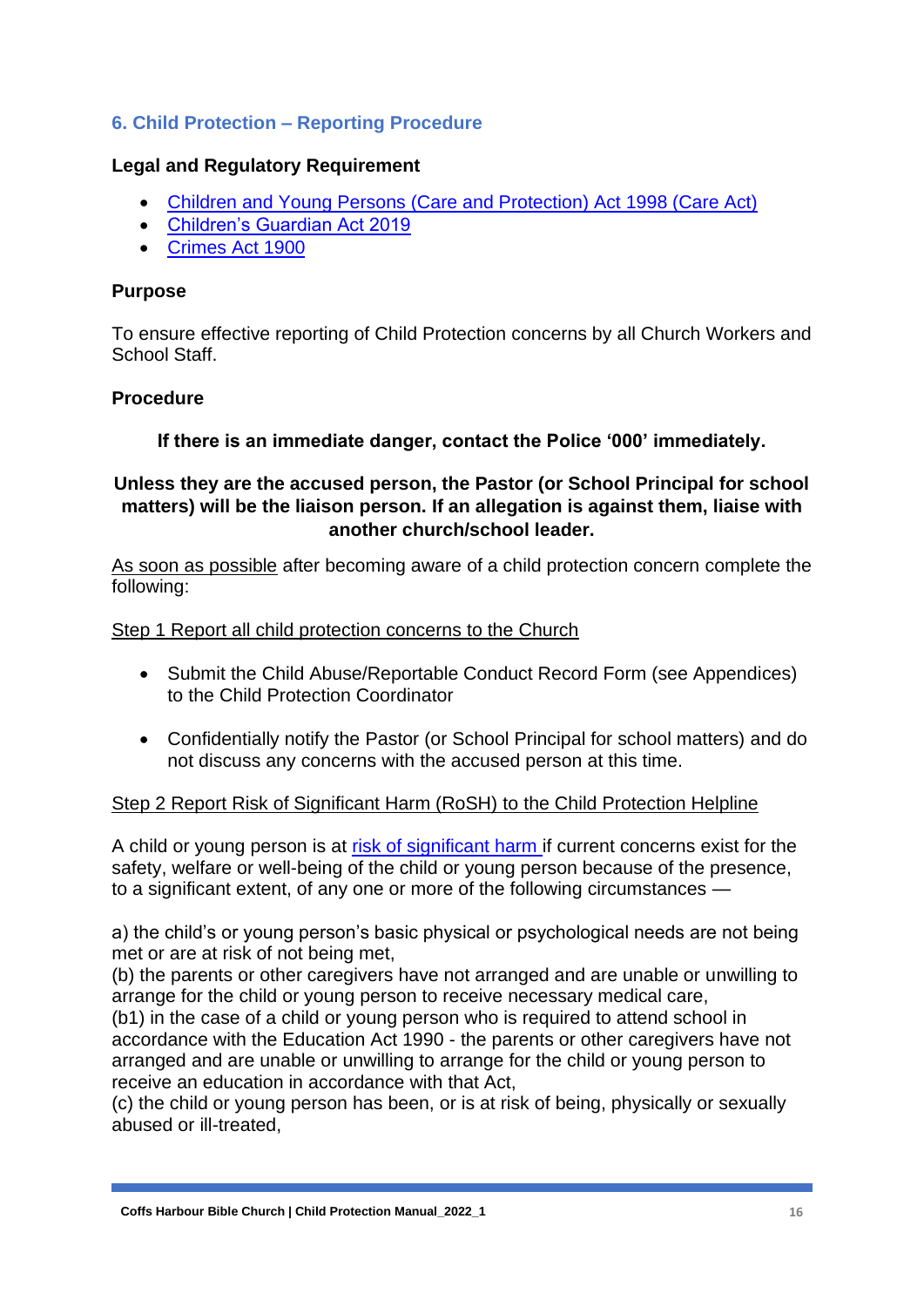(d) the child or young person is living in a household where there have been incidents of domestic violence and, as a consequence, the child or young person is at risk of serious physical or psychological harm,

(e) a parent or other caregiver has behaved in such a way towards the child or young person that the child or young person has suffered or is at risk of suffering serious psychological harm,

(f) the child was the subject of a pre-natal report under section 25 and the birth mother of the child did not engage successfully with support services to eliminate, or minimise to the lowest level reasonably practical, the risk factors that gave rise to the report.

Any such circumstances may relate to a single act or omission or to a series of acts or omissions.

• If you have reasonable grounds to suspect that a child is at risk of significant harm (RoSH) immediately report to the Child Protection Helpline 132 111. If unsure whether you have reasonable grounds to suspect RoSH, complete the [Mandatory Reporter Guide \(MRG\)](https://reporter.childstory.nsw.gov.au/s/mrg) and follow the recommendations.

### Step 3 Report Allegations of Reportable Conduct to the Children's Guardian

[Reportable conduct](https://legislation.nsw.gov.au/#/view/act/2019/25/part4) means the following conduct, whether or not a criminal proceeding in relation to the conduct has been commenced or concluded — (a) a sexual offence, (b) sexual misconduct, (c) ill-treatment of a child, (d) neglect of a child, (e) an assault against a child, (f) an offence under section 43B (failure to protect) or 316A (failure to report) of the Crimes Act 1900, (g) behaviour that causes significant emotional or psychological harm to a child.

• The [Head of Entity](https://legislation.nsw.gov.au/#/view/act/2019/25/part4) being the Senior Pastor (or School Principal for school matters) must give the Office of the Children's Guardian written notice **within 7 business days** after the head of the entity is made aware of the report, unless the head of the relevant entity has a reasonable excuse  $(cl.29(4))$ .

As Coffs Harbour Bible Church School is a Christian Schools Australia (CSA) Ltd member school, the School Principal will consider whether conduct for school related matters would fall under the [class or kind exemptions.](https://legislation.nsw.gov.au/view/html/inforce/current/act-2019-025#sec.30)

- The Head of Entity must **as soon as practicable**, conduct an investigation or appoint a suitable person to conduct an investigation regarding the reportable allegation [\(cl.34\)](https://legislation.nsw.gov.au/#/view/act/2019/25/part4/div5).
- The Head of Entity must provide a written "entity report" to the Children's Guardian **within 30 days** of receiving information about the reportable allegation [\(cl.36\)](https://legislation.nsw.gov.au/#/view/act/2019/25/part4/div5)

[Office of the Children's Guardian](https://www.ocg.nsw.gov.au/child-safe-organisations/working-with-children-check/employer/who-needs-a-working-with-children-check) [Reportable Conduct Forms](https://ocg.nsw.gov.au/organisations/reportable-conduct-scheme/reportable-conduct-notification-forms) Phone: (02) 8219 3600 Email: [reportableconduct@kidsguardian.nsw.gov.au](mailto:reportableconduct@kidsguardian.nsw.gov.au)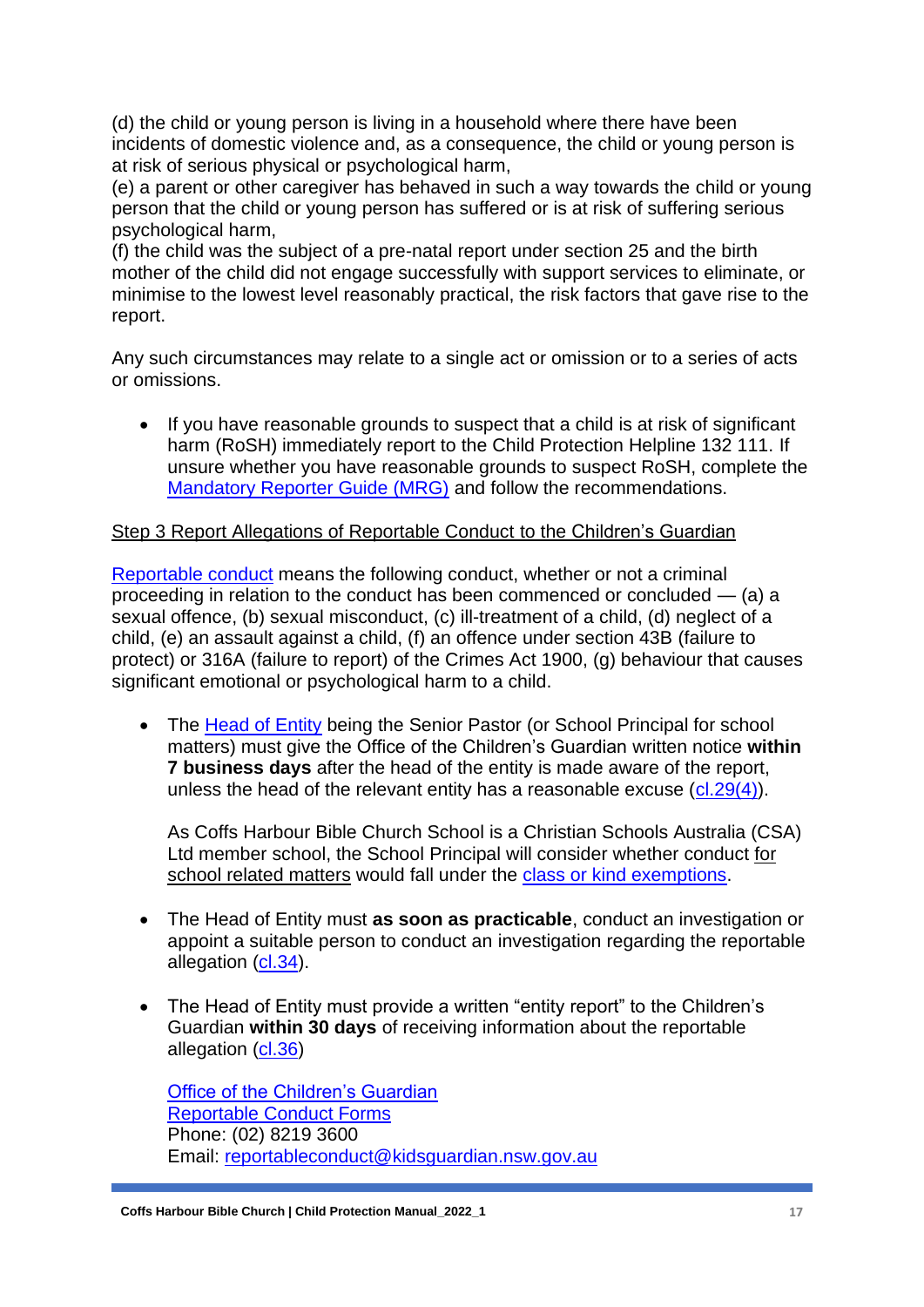#### Step 4 Reporting Crimes to the Police

• The [Crimes Act 1900](https://www.legislation.nsw.gov.au/#/view/act/1900/40) introduced new offences of concealing a child abuse offence [\(section 316A\)](https://legislation.nsw.gov.au/view/html/inforce/current/act-1900-040#sec.316A) and failing to remove the risk that a worker will commit a child abuse offence [\(section 43B\)](https://legislation.nsw.gov.au/view/html/inforce/current/act-1900-040#sec.43B).

[316A Concealing child abuse offence, Section 2](https://legislation.nsw.gov.au/view/html/inforce/current/act-1900-040#sec.316A) lists the grounds on which it may be established that a person has a reasonable excuse for failing to bring information to the attention of a member of the NSW Police Force.

**Police** Phone: 131 444 (NSW) or 000 in an emergency.

#### Step 5 Reporting to the Insurer

• Should there be reasonable grounds to suspect that a child has been abused on Church property or during a Church or School activity, the Church's insurer must be notified without any undue delay.

Aon insurance Phone: +61 2 9253 7000.

#### Step 6 Submit Documentation

• Confidentially provide all documentation to the Pastor (or School Principal for school matters) including the Child Abuse/Reportable Conduct Record Form, MRG Decision Report (if completed), and other documentation.

#### Step 7 Seek Advice and Support

- Discuss with the Pastor (or School Principal for school matters) and/or the Child Protection Coordinator who will discuss support options for the child, family, and staff.
- Continue to record clear, dated, observations if concerns arise.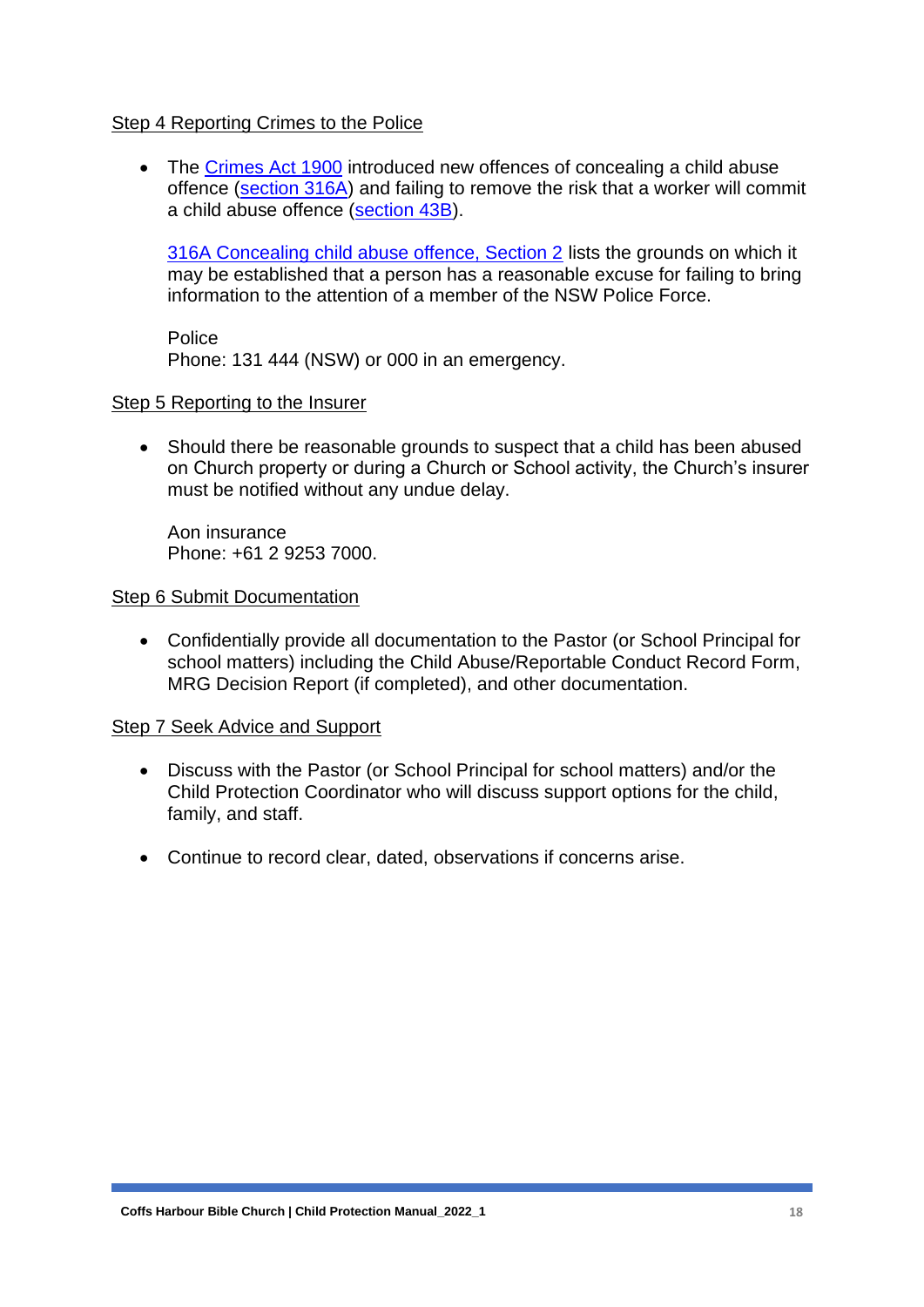### **7. Child Protection – Investigations and Discipline Procedure**

#### **Legal and Regulatory Requirement**

- [Children and Young Persons \(Care and Protection\) Act 1998 \(Care Act\)](http://www.legislation.nsw.gov.au/fullhtml/inforce/act+157+1998+FIRST+0+N)
- [Children's Guardian Act 2019](https://legislation.nsw.gov.au/view/html/inforce/current/act-2019-025)

#### **Purpose**

To ensure effective Child Protection Investigation of all Church Workers and School Staff.

#### **Procedure**

- All allegations of child abuse and neglect and reportable conduct will be investigated by a person or committee appointed by the Head of Entity being the Senior Pastor (or School Principal for school matters) and in consultation with the Board. In appointing the Investigator, conflicts of interest will be avoided (for example where there may be a close personal relationship between the subject of the complaint and the proposed investigator). For matters related to any form of harm or abuse of a child, the Investigator should be an external person (unless this is not reasonably practicable and a suitably qualified and independent internal Investigator is available).
- Advice will be sought from the authorities (e.g. Office of the Children's [Guardian,](https://www.ocg.nsw.gov.au/child-safe-organisations/working-with-children-check/employer/who-needs-a-working-with-children-check) Department of Communities and Justice, and others) in relation to how the investigation should be conducted (inclusive of procedural fairness requirements) in accordance with the relevant legislation.
- The internal investigation must not interfere with other investigations by statutory authorities.
- The findings of investigations shall be reported to the statutory authorities in accordance with the relevant legislation.
- The outcomes of disciplinary proceedings shall be made known to the statutory authorities in accordance with the relevant legislation.
- Any disclosures or complaints made by a child or others, and all details of the subsequent investigations will be documented promptly and the documents will be held in a secure location.
- The Church and School reserves the right to carry out church disciplinary procedures in accordance with its constitution and relevant legislation.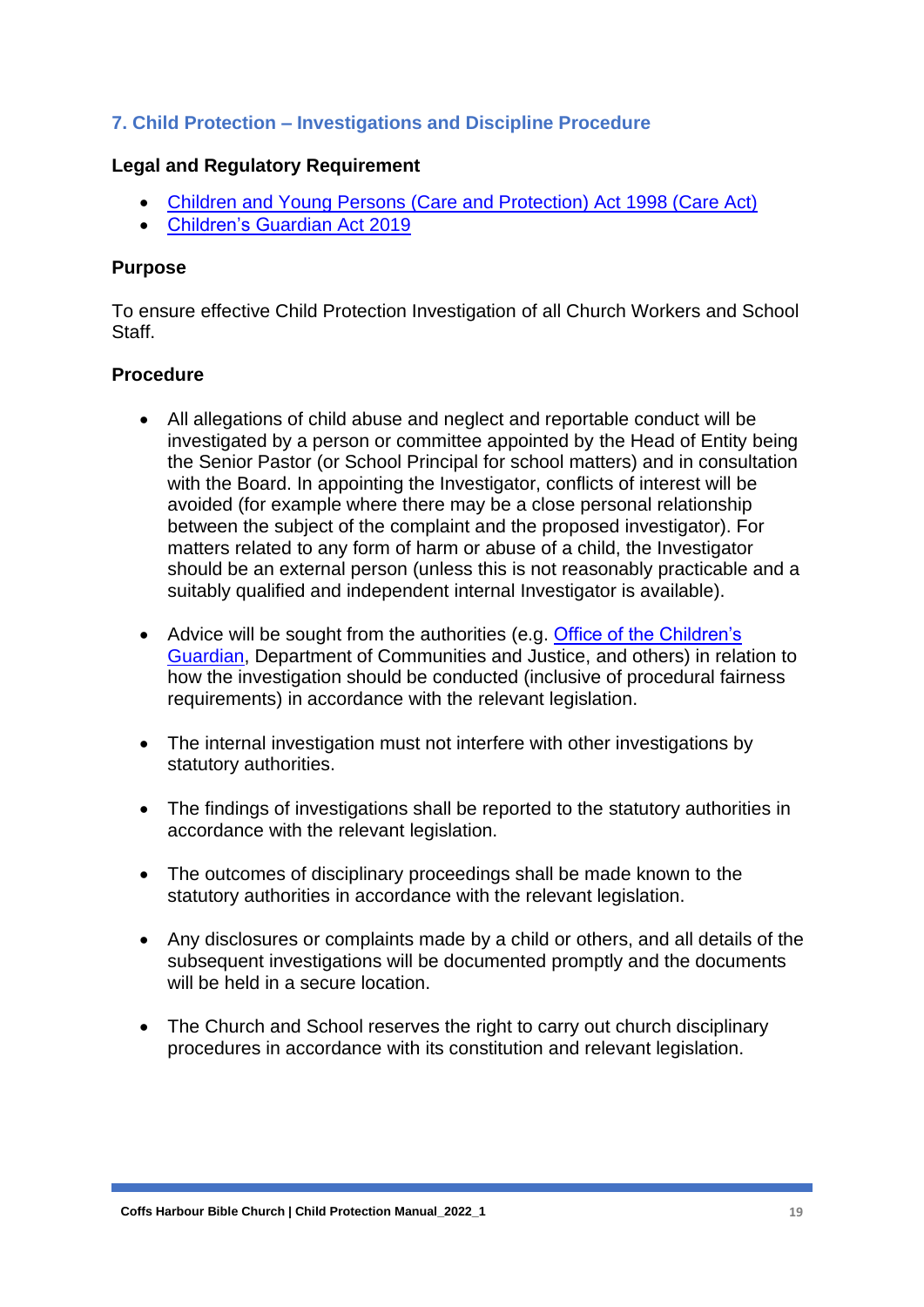### **8. Child Protection – Information Sharing and Record Keeping Procedure**

### **Legal and Regulatory Requirement**

- [Chapter 16A of the NSW Children and Young Persons \(Care and Protection\)](https://www.legislation.nsw.gov.au/#/view/act/1998/157/chap16a)  [Act 1998](https://www.legislation.nsw.gov.au/#/view/act/1998/157/chap16a)
- [Child Safe Standard 1. Child safety is embedded in organisational leadership,](https://www.ocg.nsw.gov.au/child-safe-organisations/training-and-resources/child-safe-standards#acc0)  [governance and culture. Core component e. Staff and volunteers understand](https://www.ocg.nsw.gov.au/child-safe-organisations/training-and-resources/child-safe-standards#acc0)  [their obligations on information sharing and recording keeping](https://www.ocg.nsw.gov.au/child-safe-organisations/training-and-resources/child-safe-standards#acc0)
- [Division 11 of the Children's Guardian Act 2019](https://legislation.nsw.gov.au/view/html/inforce/current/act-2019-025#pt.4-div.11)

### **Purpose**

To ensure effective information sharing and record keeping by all Church Workers and School Staff.

### **Procedure**

#### **All child protection related documentation is highly confidential. Unless they are the accused person, the Pastor (or School Principal for school matters) will be the liaison person. If an allegation is against them, liaise with another church/school leader.**

- Child Protection information will be submitted to the Child Protection Coordinator for filing
- Child Protection information will be securely stored on Church information systems indefinitely
- Records relating to an allegation against an employee will be kept on a file that is separate to the employee's personnel file
- Records will be retained in accordance with the relevant legislation
- Child Protection information requests must be directed to a Pastor (or School Principal for school matters) who will consult the Child Protection Coordinator to ensure they are only released in accordance with privacy laws, [Chapter 16](https://www.facs.nsw.gov.au/providers/children-families/interagency-guidelines/information-sharing-for-service-coordination/chapters/resources)  [A](https://www.facs.nsw.gov.au/providers/children-families/interagency-guidelines/information-sharing-for-service-coordination/chapters/resources) and [Division 11 of the Children's Guardian Act 2019](https://legislation.nsw.gov.au/view/html/inforce/current/act-2019-025#pt.4-div.11)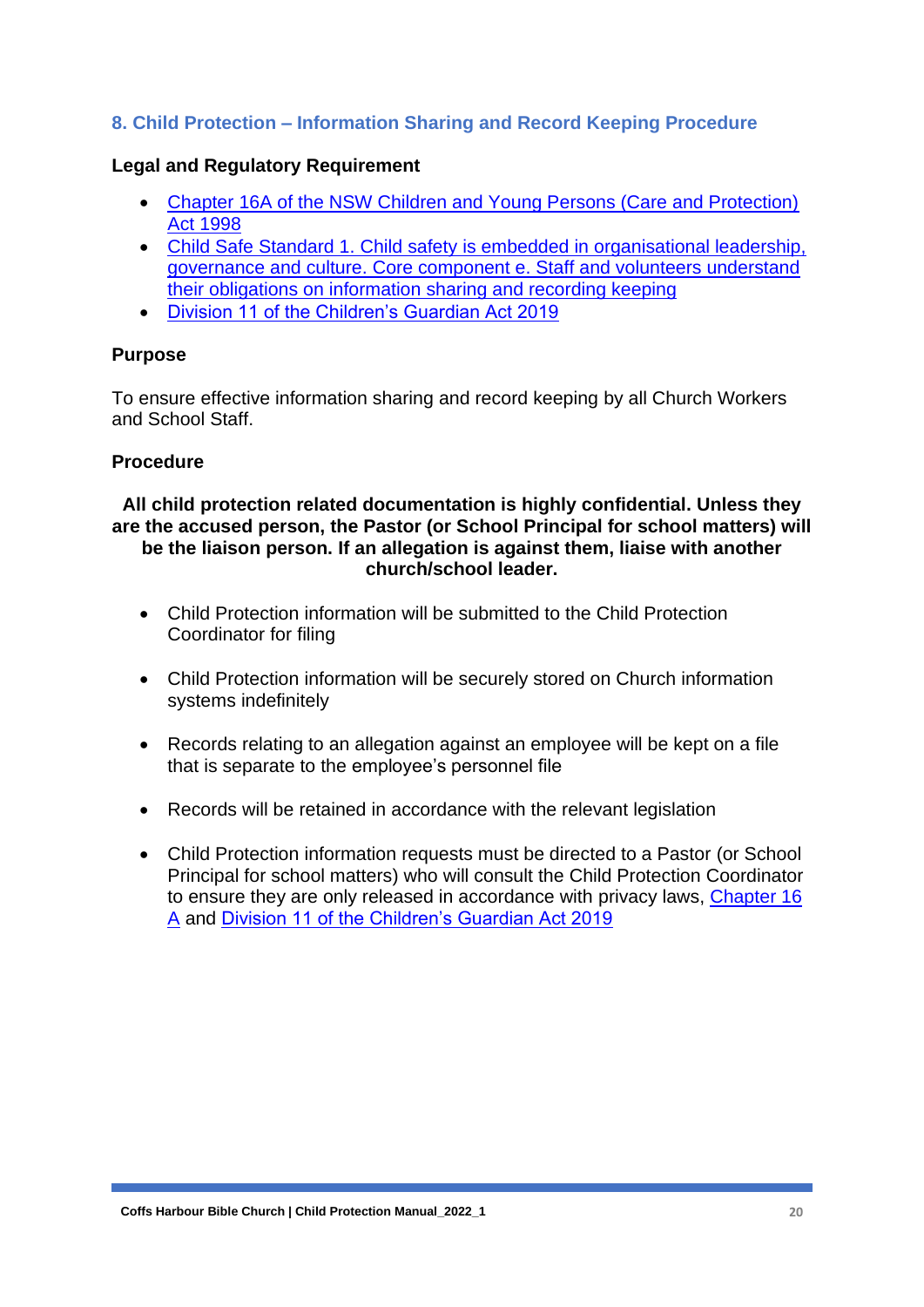### **9. Appendices**

### **Child Protection Quick Reference Guide**

### **Letter for Child Protection Selection and Screening**

### **Safe Ministry Screening Questionnaires**

- Staff and volunteers aged 14-17
- Staff and volunteers aged 18 and over
- Child-Related Contractors
- Camp Child Protection Screening Declaration

#### **Child Abuse/Reportable Conduct Record Form**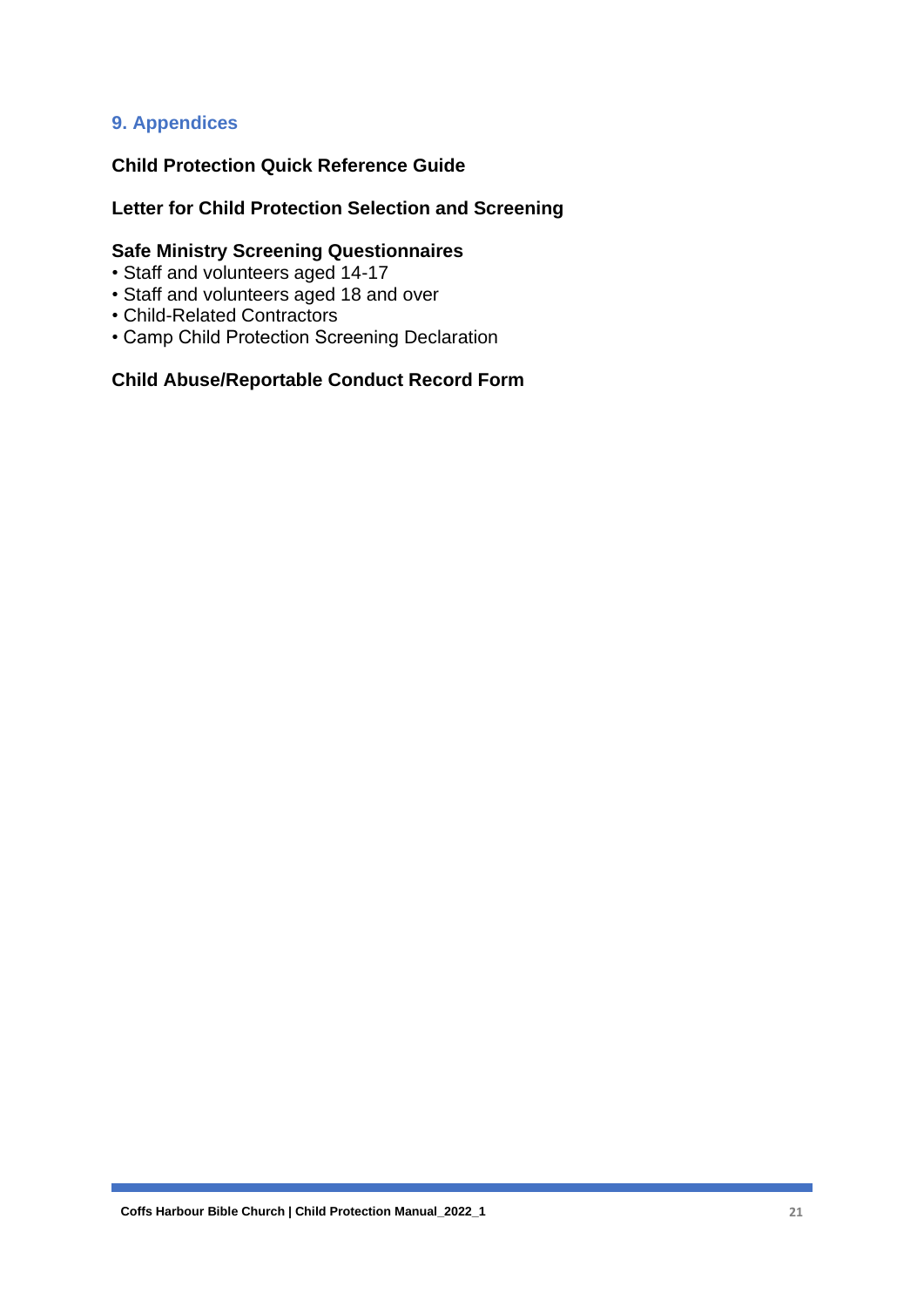

### **Child Protection – Reporting Procedure Quick Reference Guide**

*Consult the Child Protection Procedures in decisions about child protection matters.*

**If there is an immediate danger, contact the Police '000' immediately.**

#### **Unless they are the accused person, the Pastor (or School Principal for school matters) will be the liaison person. If an allegation is against them, liaise with another church/school leader.**

#### **As soon as possible after becoming aware of the matter, complete the following:**

- **Step 1 Report all child protection concerns to the Church**
	- Complete the *Child Abuse/Reportable Conduct Record Form*
	- Confidentially notify the Pastor (or School Principal for school matters)

#### **Step 2 Report Risk of Significant Harm to the Child Protection Helpline**

• If you have reasonable grounds to suspect Risk of Significant Harm (RoSH), immediately call the *Child Protection Helpline 132 111.* If unsure, complete the *Mandatory Reporter Guide (MRG)<https://reporter.childstory.nsw.gov.au/s/mrg>* and follow its recommendations.

- **Step 3 Report Reportable Allegations or Convictions to the Children's Guardian** • The Pastor (or School Principal for school related matters) must notify the Children's Guardian of reportable conduct. Phone: (02) 8219 3600 Email: reportableconduct@kidsquardian.nsw.gov.au
- **Step 4 Report Crimes to the Police** • Police Phone: 131 444 (NSW) or 000 in an emergency.
- **Step 5 Report Incidents to the Insurer** • Aon insurance Phone: +61 2 9253 7000.
- **Step 6 Submit Documentation** • Provide all documentation to the Pastor (or School Principal for school matters).
- **Step 7 Seek Advice and Support** • See the Pastoral (or School Principal for school matters) about support options for the child, family and staff.
	- Record clear, dated, observations if further concerns arise.

#### **Further Information and Support**

- Senior Pastor Mitch Crockett Ph: 0407-105-093
- Associate Pastor David Mitchell Ph: 0412-549-277
- School Principal Stephen Truesdale Ph: 0409-659-283
- Assistant Pastor/Child Protection Coordinator: David Duffy Ph: 0401-027-694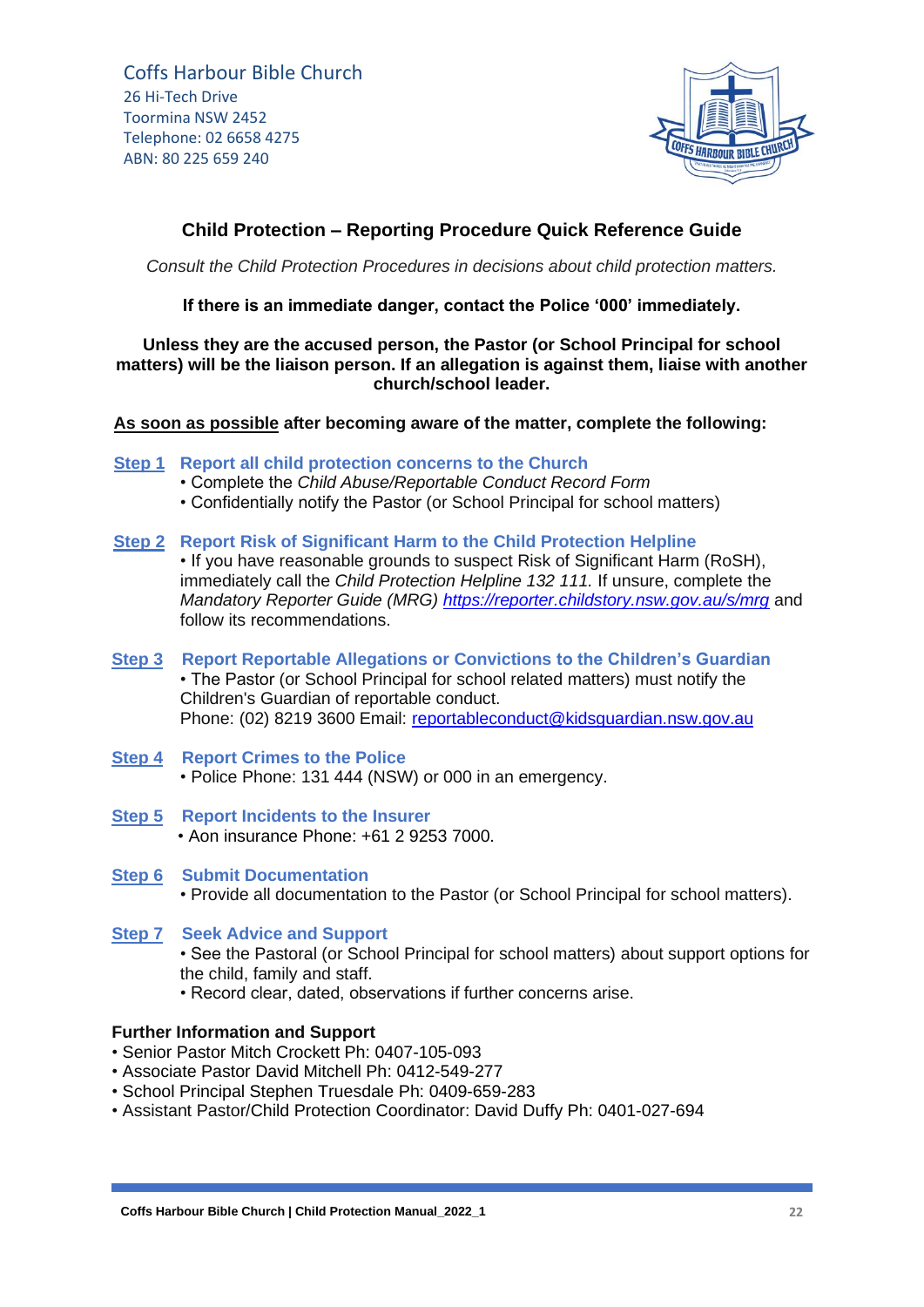

#### **Selection and screening for child-related work**

To whom it may concern

The Coffs Harbour Bible Church is committed to providing a safe and secure environment for children and adults to hear the Gospel, mature in their faith, and for workers to exercise their ministries.

All staff, volunteers and contractors involved in child-related work must undergo selection and screening in accordance with [Working With Children Check legislation,](https://www.ocg.nsw.gov.au/child-safe-organisations/working-with-children-check/employer/who-needs-a-working-with-children-check) [Child Safe](https://www.ocg.nsw.gov.au/child-safe-organisations/training-and-resources/child-safe-standards)  [Standards,](https://www.ocg.nsw.gov.au/child-safe-organisations/training-and-resources/child-safe-standards) and the Child Protection Policy and Procedures - see [www.coffsbiblechurch.com.](http://www.coffsbiblechurch.com/)

**At least 1 month before you intend to begin child-related work please complete and return the attached Child Protection Screening Questionnaire to the Child Protection Coordinator [davidd@coffsbiblechurch.com](mailto:davidd@coffsbiblechurch.com)**

[Working With Children Check application](https://wwccheck.ocg.nsw.gov.au/Applicants/Application) processing times can vary from days to many weeks, so if you require a WWC please apply as soon as possible via [https://www.ocg.nsw.gov.au/child-safe-organisations/working-with-children-check.](https://www.ocg.nsw.gov.au/child-safe-organisations/working-with-children-check)

Referee Checks apply for staff and volunteers and may effect when you can be appointed to child-related work.

As a child-related employer, we must keep records in relation to selection and screening. This is held in a confidential file and will not be disclosed to third parties unless legally required.

Please contact me if you wish to discuss this further or need any assistance.

Kind regards,

David Duffy Assistance Pastor and Child Protection Officer Coffs Harbour Bible Church 26 High-Tech Drive Toormina 2452 Ph. (02) 6658 4275 M. 0401 027 694 E. [davidd@coffsbiblechurch.com](mailto:davidd@coffsbiblechurch.com)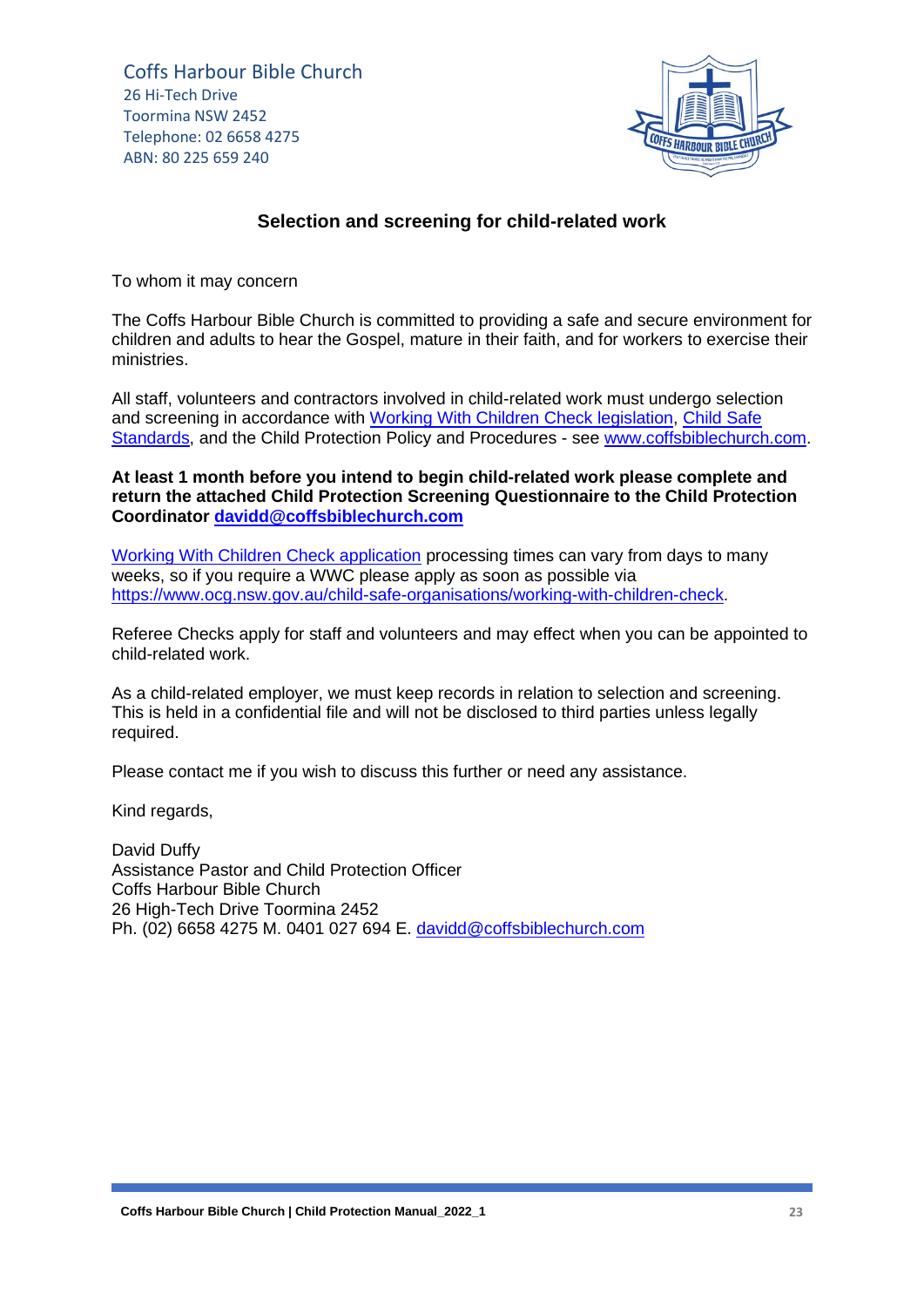

#### **Child Protection Screening Questionnaire**

*Adapted from Safe Ministry Screening Questionnaire © Baptist Churches of NSW & ACT 2020: <https://creatingsafespaces.org.au/resources/>*

#### **For staff and volunteers AGED 14 TO 17**

Please Note: This is a **sensitive document** that must be stored in a confidential manner accessible only by a limited number of authorised persons.

#### **PERSONAL DETAILS**

| Surname:                                  |              |                                                                         |  |
|-------------------------------------------|--------------|-------------------------------------------------------------------------|--|
| Given Names:                              |              |                                                                         |  |
| <b>Previous Names:</b>                    |              |                                                                         |  |
| Date of Birth:                            |              | Gender:                                                                 |  |
| Address:                                  |              |                                                                         |  |
| Phone:                                    |              |                                                                         |  |
| Email:                                    |              |                                                                         |  |
| <b>WWWC Number</b>                        |              | If you are at least 17 and 9 months old, apply for a WWC and record the |  |
| (unless there is a                        | number here: |                                                                         |  |
| specified exemption):                     |              |                                                                         |  |
| Do you have any<br>health conditions that |              |                                                                         |  |
| we should know                            |              |                                                                         |  |
| about?                                    |              |                                                                         |  |

**Please circle either "YES" or "NO" for each of the following questions.** If you answer "yes" to any of the following questions, please give details on a separate page or discuss with the Pastor or the person holding an equivalent leadership role in the church. A 'yes' answer will not automatically rule an applicant out of selection.

Please note that, if you disclose any potentially criminal actions, the church may need to report this information to the police or other relevant government authorities.

| 1. Have you ever been charged with and/or convicted of a criminal offence?                                                                         | Yes / No |
|----------------------------------------------------------------------------------------------------------------------------------------------------|----------|
| 2. Have you had a history of alcohol abuse or substance abuse (including<br>prescription, over-the-counter, recreational or illegal drugs)?        | Yes / No |
| 3. To your knowledge, has there ever been any allegations made against you<br>regarding any abuse of a child, physical abuse or sexual misconduct? | Yes / No |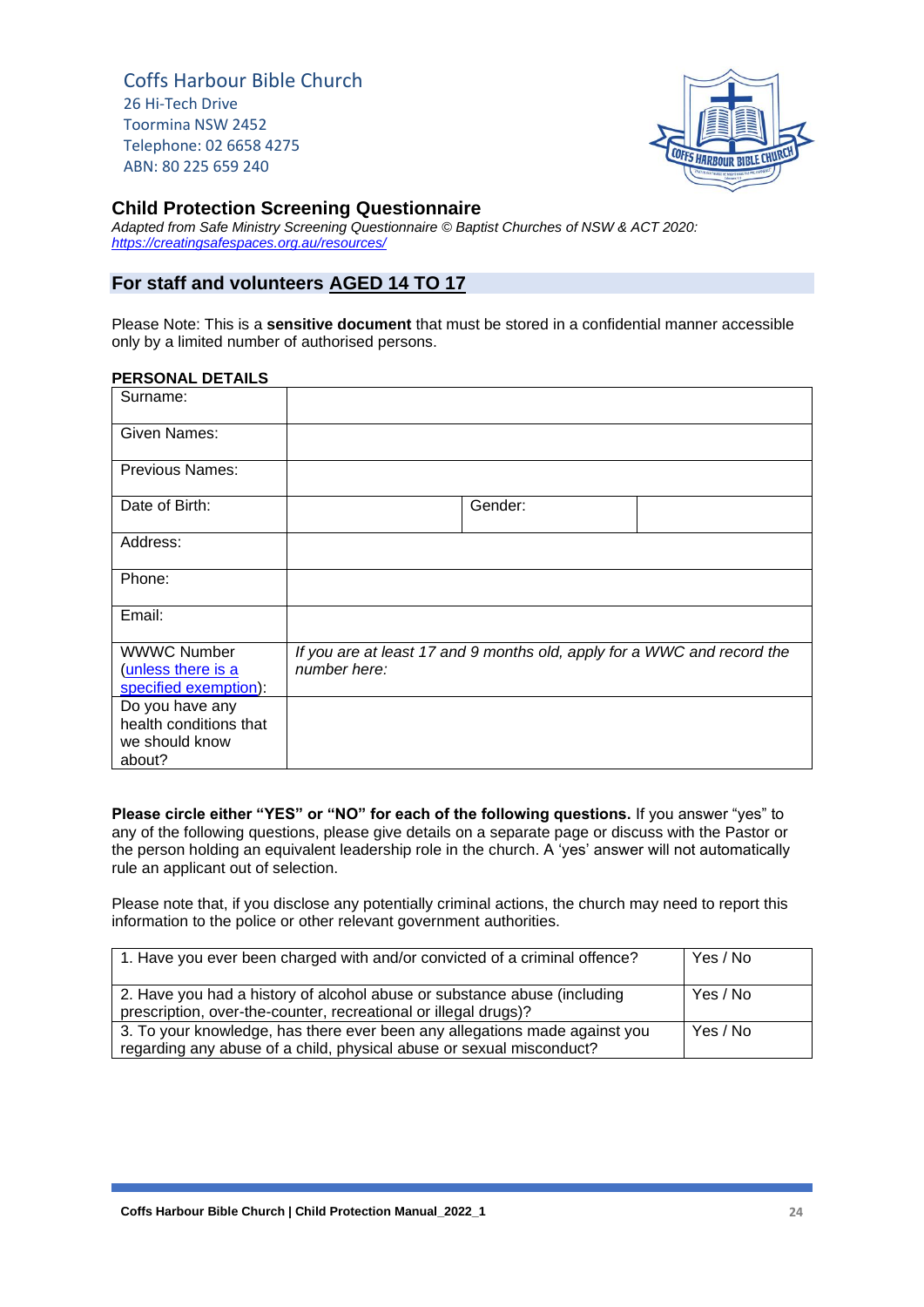#### **CHURCHES YOU HAVE ATTENDED REGULARLY IN THE PAST 3 YEARS**

| <b>Church Name</b> | Location | Dates (month/year) | Positions held |
|--------------------|----------|--------------------|----------------|
|                    |          |                    |                |
|                    |          |                    |                |
|                    |          |                    |                |
|                    |          |                    |                |
|                    |          |                    |                |
|                    |          |                    |                |

#### **REFEREES**

Please provide details of two referees who are over 18 years of age and able to give a verbal report on your character and suitability for child-related ministry. Referees may be part of the church. **Please confirm with your Referees that they agree to be contacted by the church.**

|       | __ |       |  |
|-------|----|-------|--|
| Name: |    | Phone |  |
| Name: |    | Phone |  |

#### **CHURCH MEMBERSHIP STATUS**

| Church Member                                                 | Yes / No |
|---------------------------------------------------------------|----------|
| I have advised a Pastor of my commitment to becoming a member | Yes / No |

#### **DECLARATION**

• The information I have provided in this application is true and correct to the best of my knowledge and belief. I understand that if I provide false or misleading information or withhold relevant information from this questionnaire, the church may determine that I am unsuitable to work in any role in the church.

• I understand all staff, volunteers and contractors involved in child-related work must undergo selection and screening in accordance with [legislation.](https://www.ocg.nsw.gov.au/child-safe-organisations/working-with-children-check/employer/who-needs-a-working-with-children-check)

• I have accessed the Child Protection Policies and Procedures and Code of Conduct (see Church website) and am willing to uphold it.

• I will complete child protection training and follow reasonable instructions for child protection.

• I consent to the church verifying my WWCC number (see [www.kidsguardian.nsw.gov.au/child-safe](http://www.kidsguardian.nsw.gov.au/child-safe-organisations/working-with-children-check)[organisations/working-with-children-check\)](http://www.kidsguardian.nsw.gov.au/child-safe-organisations/working-with-children-check) and Referees.

• I consent to the information contained in this application, including any subsequent pages, to be kept by the church in a confidential file and used for screening purposes. I understand the information may also be disclosed without consent to the authorities if legally required.

| Signature: |  |
|------------|--|
| Date:      |  |

#### Parent/Guardian Consent

| Name:      |  |
|------------|--|
| Signature: |  |
| Date:      |  |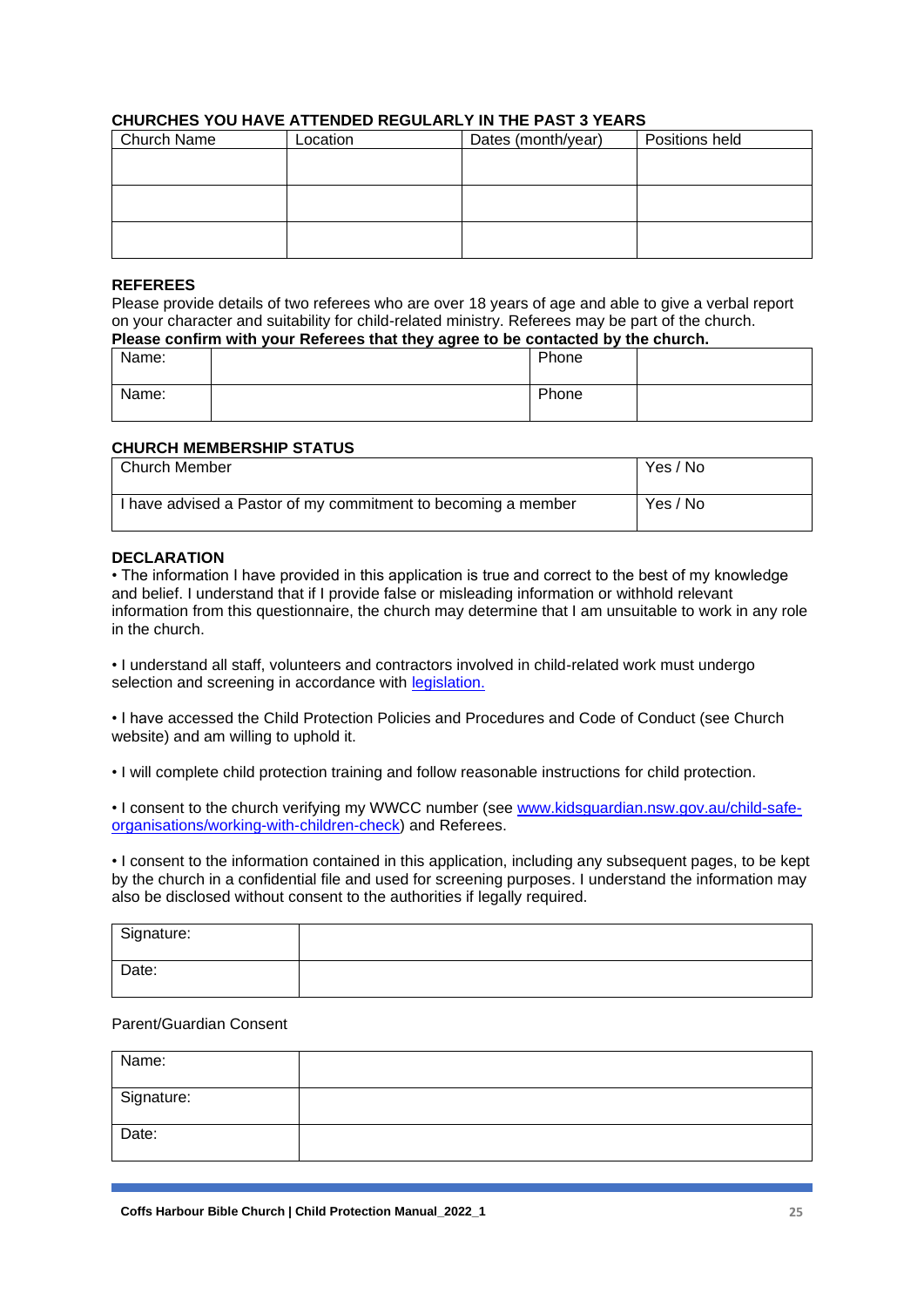| <b>OFFICE USE ONLY</b>                                                              |                                                                                     |      |  |  |
|-------------------------------------------------------------------------------------|-------------------------------------------------------------------------------------|------|--|--|
| <b>Obtained Code of Conduct</b><br>Date                                             |                                                                                     |      |  |  |
| Verified WWCC (if > 17 years and months)                                            |                                                                                     | Date |  |  |
| <b>Completed Referee Checks</b>                                                     |                                                                                     |      |  |  |
| Referee Name:                                                                       |                                                                                     | Date |  |  |
| How long have you known [applicant]?                                                |                                                                                     |      |  |  |
|                                                                                     | Do you recommend [applicant] as suitable for child-related work?                    |      |  |  |
|                                                                                     | Are you aware of any concerns that could limit his/her ability to fulfil this role? |      |  |  |
| Referee Name:                                                                       |                                                                                     | Date |  |  |
| How long have you known [applicant]?                                                |                                                                                     |      |  |  |
| Do you recommend [applicant] as suitable for child-related work?                    |                                                                                     |      |  |  |
| Are you aware of any concerns that could limit his/her ability to fulfil this role? |                                                                                     |      |  |  |
| <b>Interviewed by a Pastor</b>                                                      |                                                                                     |      |  |  |
| Pastor Name:                                                                        |                                                                                     | Date |  |  |
| <b>Child Protection Training (if 16 years and over)</b><br>Date                     |                                                                                     |      |  |  |
| <b>Entered on Child-Related Worker Register</b><br>Date                             |                                                                                     |      |  |  |

| Name:      |  |
|------------|--|
| Signature: |  |
| Date:      |  |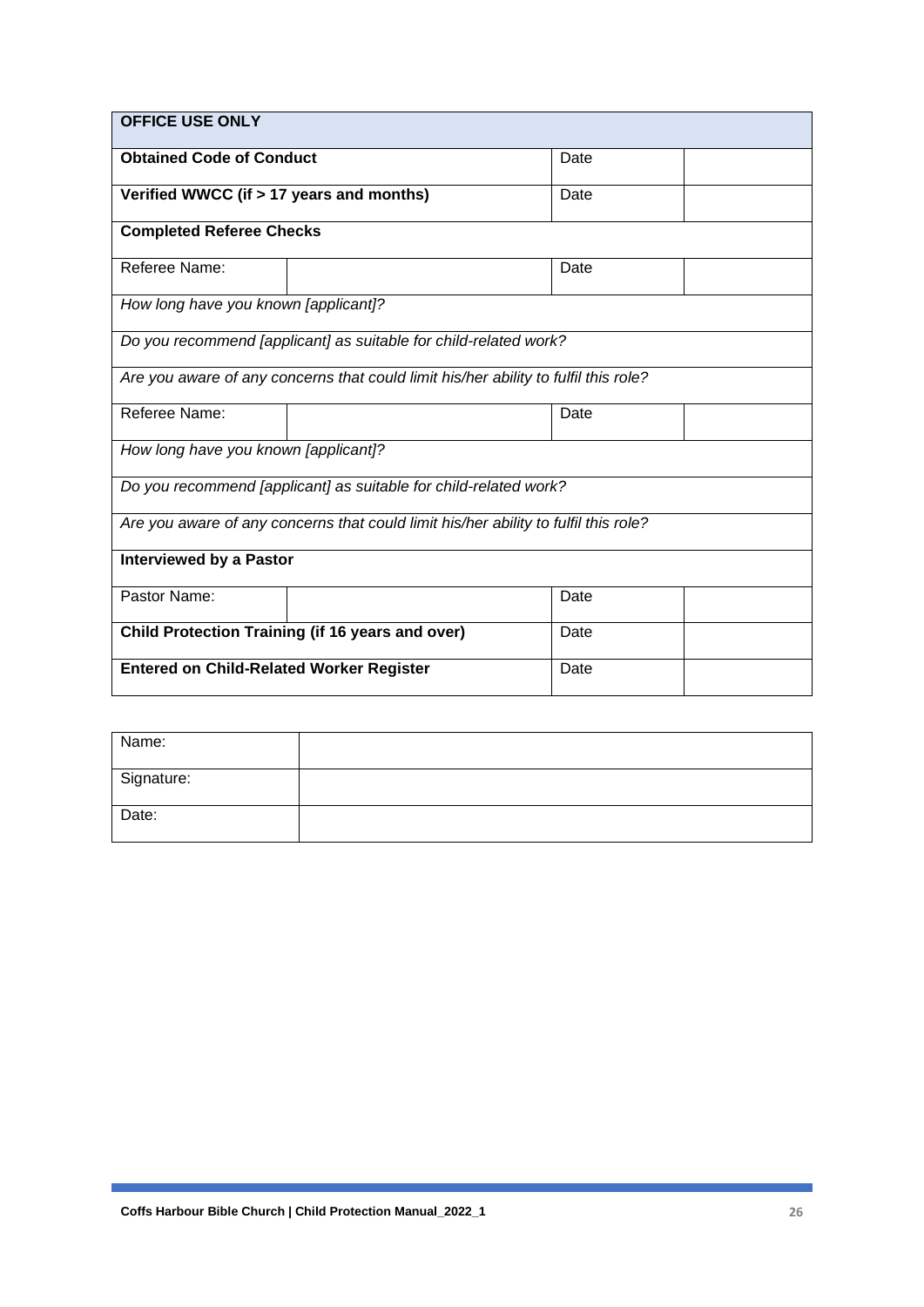

#### **Child Protection Screening Questionnaire**

*Adapted from Safe Ministry Screening Questionnaire © Baptist Churches of NSW & ACT 2020: <https://creatingsafespaces.org.au/resources/>*

#### **For staff and volunteers AGED 18 AND OVER**

Please Note: This is a **sensitive document** that must be stored in a confidential manner accessible only by a limited number of authorised persons.

#### **PERSONAL DETAILS**

| Surname:               |         |  |
|------------------------|---------|--|
| <b>Given Names:</b>    |         |  |
| Previous Names:        |         |  |
| Date of Birth:         | Gender: |  |
| Address:               |         |  |
| Phone:                 |         |  |
| Email:                 |         |  |
| <b>WWC Number</b>      |         |  |
| (unless there is a     |         |  |
| specified exemption):  |         |  |
| Do you have any        |         |  |
| health conditions that |         |  |
| we should know         |         |  |
| about?                 |         |  |

**Please circle either "YES" or "NO" for each of the following questions.** If you answer "yes" to any of the following questions, please give details on a separate page or discuss with the Pastor or the person holding an equivalent leadership role in the church. A 'yes' answer will not automatically rule an applicant out of selection. **I**f you disclose any potentially criminal actions, the church may need to report this information to the police or other relevant government authorities.

| 1. Have you ever been charged with and/or convicted of a criminal offence?                                                                                                                           | Yes / No |
|------------------------------------------------------------------------------------------------------------------------------------------------------------------------------------------------------|----------|
| 2. As an adult (18+ years) have you ever engaged in any of the following<br>conduct:                                                                                                                 |          |
| • sexual contact with someone under your care other than your spouse<br>(such as a parishioner, client, patient, student, employee or subordinate)                                                   | Yes / No |
| • use, possession, production or distribution of child abuse material                                                                                                                                | Yes / No |
| • sexual contact with a person under the relevant age of consent                                                                                                                                     | Yes / No |
| 3. To your knowledge, has there ever been any allegations made against you<br>regarding any abuse of a child, physical abuse or sexual misconduct?                                                   | Yes / No |
| 4. Have you ever had an apprehended violence order, order for protection or the<br>like issued against you as a result of allegations of violence, abuse, likely harm,<br>harassment, stalking, etc? | Yes / No |
| 5. Have you had a history of alcohol abuse or substance abuse (including<br>prescription, over-the-counter, recreational or illegal drugs)?                                                          | Yes / No |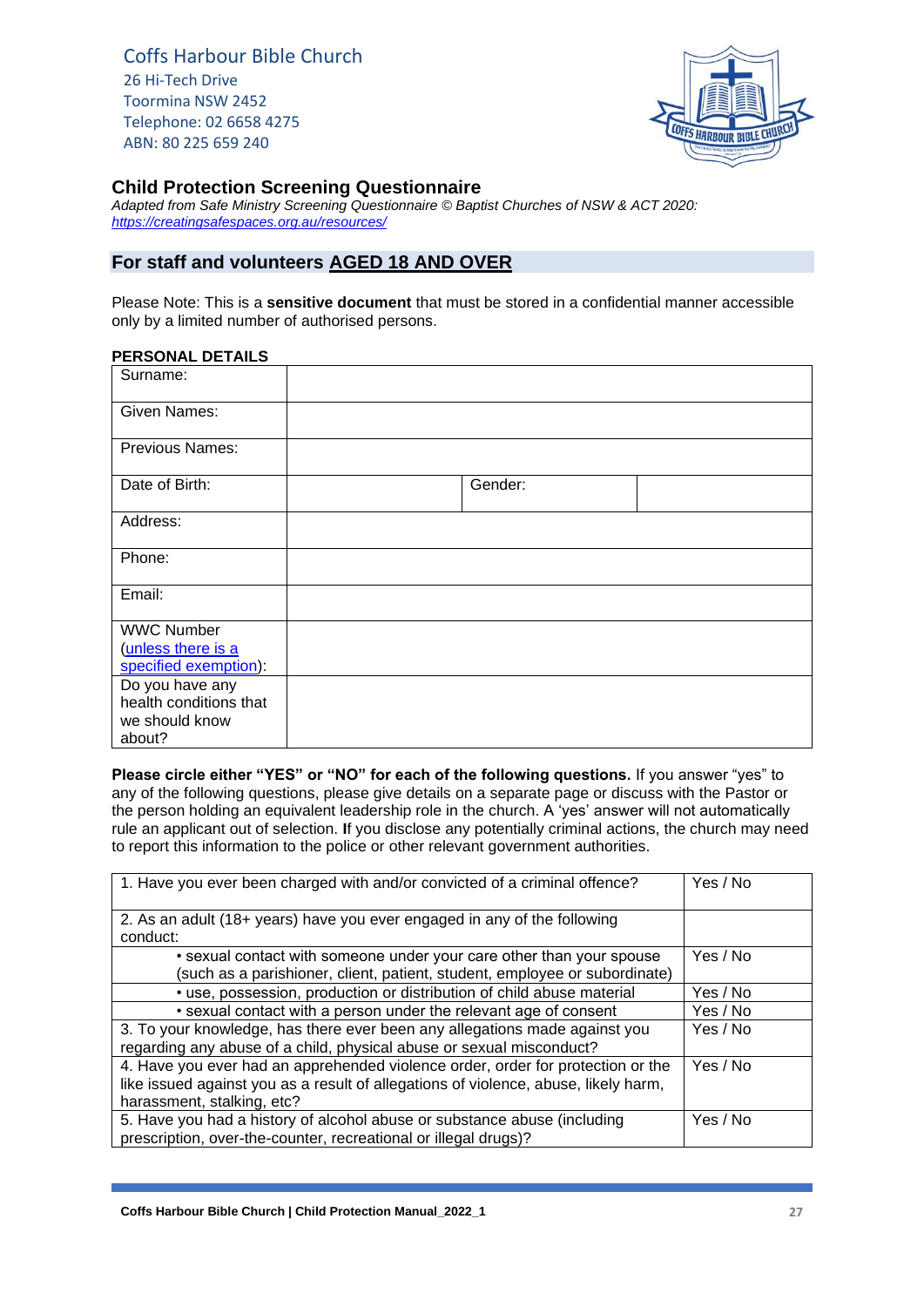| 6. If the ministry role may involve driving, has your driver's licence ever been<br>revoked or suspended?                                                                             | Yes / No |
|---------------------------------------------------------------------------------------------------------------------------------------------------------------------------------------|----------|
| 7. Have you ever had permission to undertake paid or voluntary work with<br>children or other vulnerable people refused, suspended or withdrawn in Australia<br>or any other country? | Yes / No |
| 8. Has a child or dependent young person in your care ever been removed from<br>your care by relevant authorities?                                                                    | Yes / No |

#### **CHURCHES YOU HAVE ATTENDED REGULARLY IN THE PAST 3 YEARS**

| Church Name | Location | Dates (month/year) | Positions held |
|-------------|----------|--------------------|----------------|
|             |          |                    |                |
|             |          |                    |                |
|             |          |                    |                |

#### **REFEREES**

Please provide details of two referees who are over 18 years of age and able to give a verbal report on your character and suitability for child-related ministry. Referees may be part of the church.

#### **Please confirm with your Referees that they agree to be contacted by the church.**

| Name: | Phone |  |
|-------|-------|--|
| Name: | Phone |  |

#### **CHURCH MEMBERSHIP STATUS**

| Church Member                                                 | Yes / No |
|---------------------------------------------------------------|----------|
| I have advised a Pastor of my commitment to becoming a member | Yes / No |

#### **DECLARATION**

• The information I have provided in this application is true and correct to the best of my knowledge and belief. I understand that if I provide false or misleading information or withhold relevant information from this questionnaire, the church may determine that I am unsuitable to work in any role in the church.

• I understand all staff, volunteers and contractors involved in child-related work must undergo selection and screening in accordance with [legislation](https://www.ocg.nsw.gov.au/child-safe-organisations/working-with-children-check/employer/who-needs-a-working-with-children-check)

• I have access to the Child Protection Policies and Procedures and Code of Conduct (see Church website) and am willing to uphold it.

• I will complete child protection training and follow reasonable instructions for child protection.

• I consent to the church verifying my WWCC number (see [www.kidsguardian.nsw.gov.au/child-safe](http://www.kidsguardian.nsw.gov.au/child-safe-organisations/working-with-children-check)[organisations/working-with-children-check\)](http://www.kidsguardian.nsw.gov.au/child-safe-organisations/working-with-children-check) and referees.

• I consent to the information contained in this application, including any subsequent pages, to be kept by the church in a confidential file and used for screening purposes. I understand the information may also be disclosed without consent to the authorities if legally required.

| Signature: |  |
|------------|--|
| Date:      |  |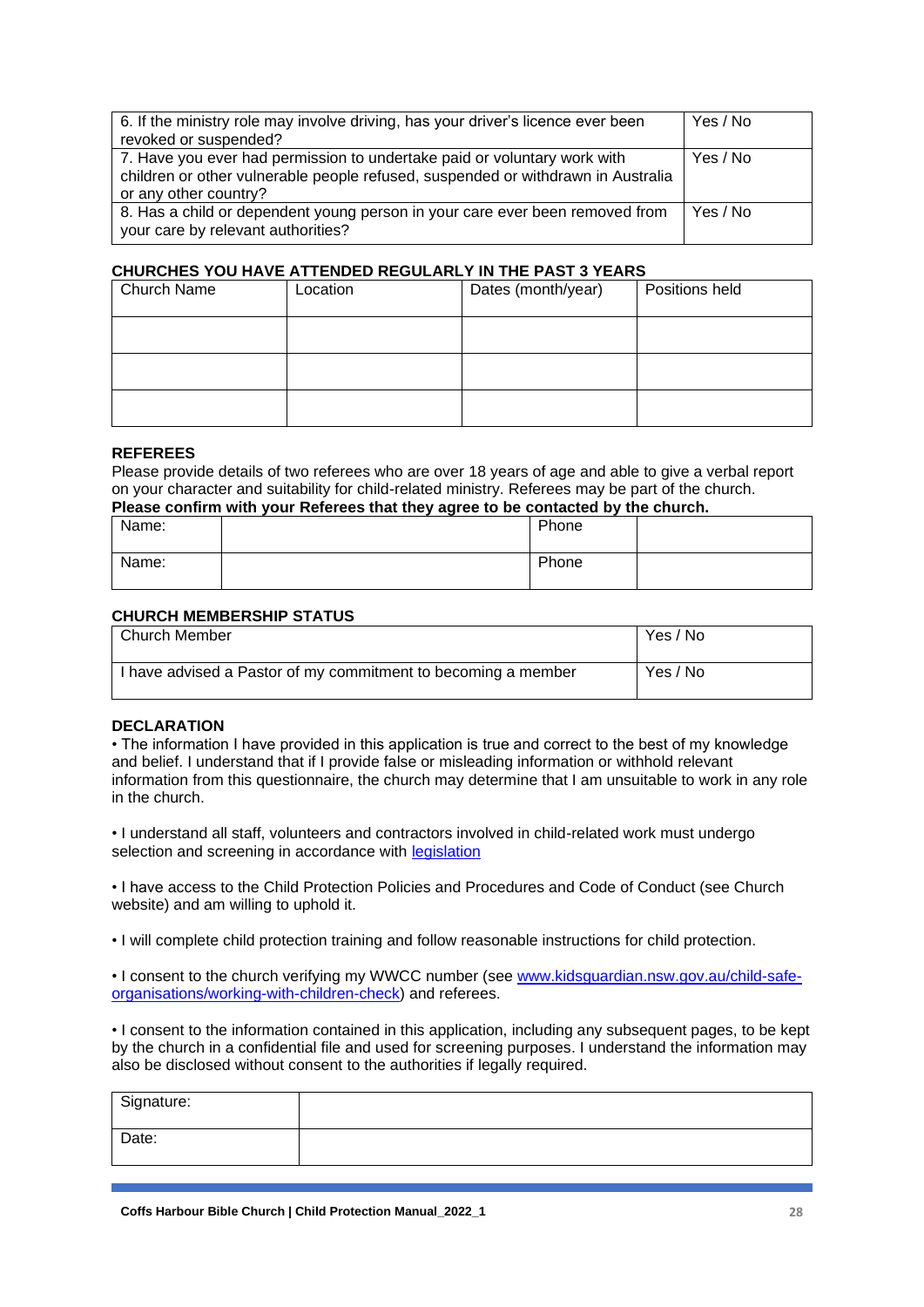| <b>OFFICE USE ONLY</b>                                  |                                                                                     |      |  |
|---------------------------------------------------------|-------------------------------------------------------------------------------------|------|--|
| <b>Obtained Code of Conduct</b><br>Date                 |                                                                                     |      |  |
| <b>Verified WWCC</b>                                    |                                                                                     | Date |  |
| <b>Completed Referee Checks</b>                         |                                                                                     |      |  |
| Referee Name:                                           |                                                                                     | Date |  |
| How long have you known [applicant]?                    |                                                                                     |      |  |
|                                                         | Do you recommend [applicant] as suitable for child-related work?                    |      |  |
|                                                         | Are you aware of any concerns that could limit his/her ability to fulfil this role? |      |  |
| Referee Name:                                           |                                                                                     | Date |  |
| How long have you known [applicant]?                    |                                                                                     |      |  |
|                                                         | Do you recommend [applicant] as suitable for child-related work?                    |      |  |
|                                                         | Are you aware of any concerns that could limit his/her ability to fulfil this role? |      |  |
| <b>Interviewed by a Pastor</b>                          |                                                                                     |      |  |
| Pastor Name:                                            |                                                                                     | Date |  |
| <b>Child Protection Training</b>                        |                                                                                     | Date |  |
| <b>Entered on Child-Related Worker Register</b><br>Date |                                                                                     |      |  |

| Name:      |  |
|------------|--|
| Signature: |  |
| Date:      |  |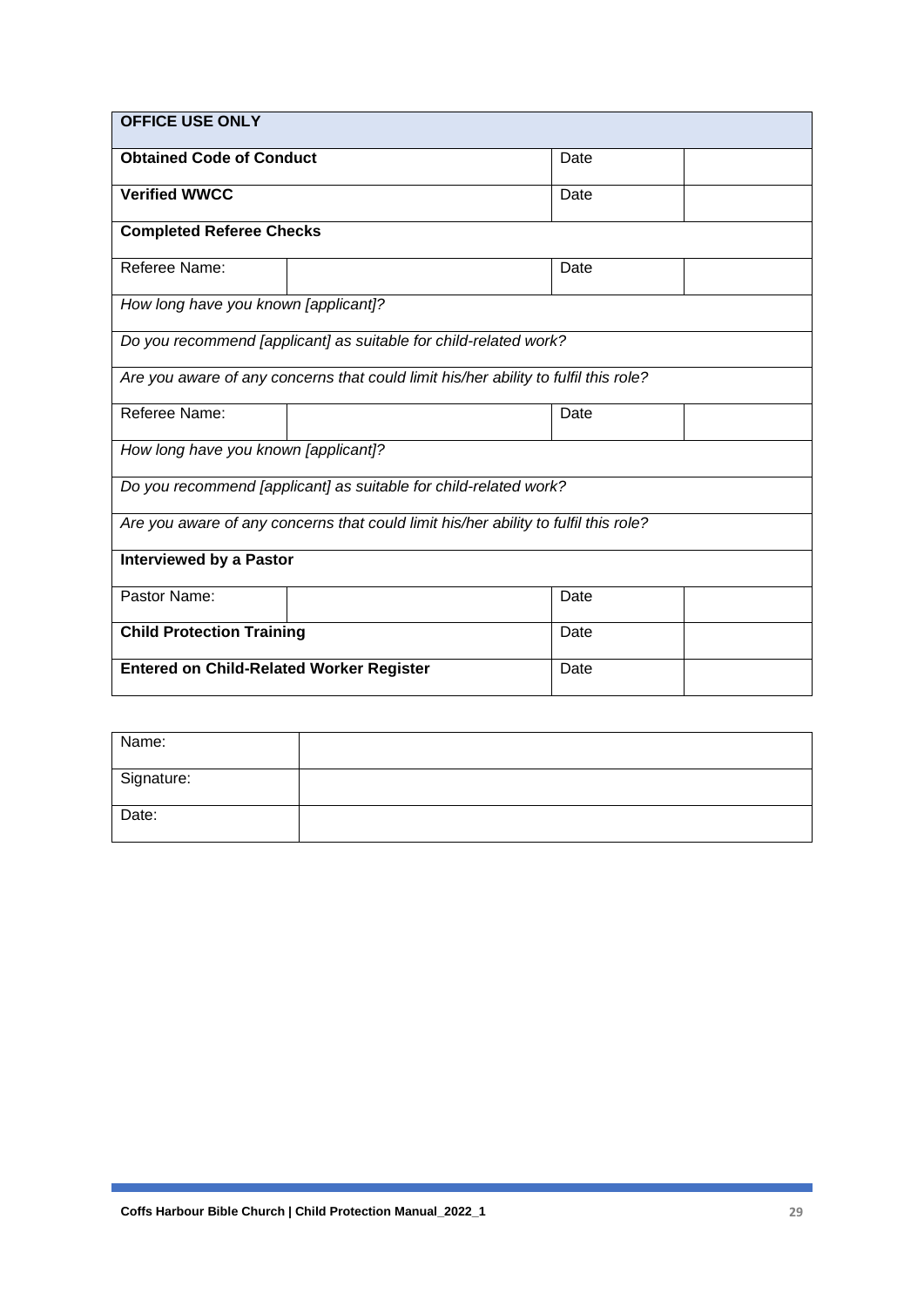

#### **Child Protection Screening Questionnaire**

#### **For CHILD-RELATED CONTRACTORS**

Child related contractors are ordinarily involved in direct contact with children (e.g. health professionals, music tutors, sports coaches, etc.)

Please Note: This is a **sensitive document** that must be stored in a confidential manner accessible only by a limited number of authorised persons.

#### **PERSONAL DETAILS**

| Surname:              |  |  |  |
|-----------------------|--|--|--|
| Given Names:          |  |  |  |
| Previous Names:       |  |  |  |
| Date of Birth:        |  |  |  |
| Phone:                |  |  |  |
| Email:                |  |  |  |
| <b>WWC Number</b>     |  |  |  |
| (unless there is a    |  |  |  |
| specified exemption): |  |  |  |
| Occupation:           |  |  |  |
| Employer:             |  |  |  |

#### **DECLARATION**

• The information I have provided in this application is true and correct to the best of my knowledge and belief. I understand that if I provide false or misleading information or withhold relevant information from this questionnaire, the church may determine that I am unsuitable to work in any role in the church.

• I understand all staff, volunteers and contractors involved in child-related work must undergo selection and screening in accordance with *legislation*.

• I will follow reasonable instructions for child protection.

• I consent to the church verifying my WWCC number (see [www.kidsguardian.nsw.gov.au/child-safe](http://www.kidsguardian.nsw.gov.au/child-safe-organisations/working-with-children-check)[organisations/working-with-children-check\)](http://www.kidsguardian.nsw.gov.au/child-safe-organisations/working-with-children-check).

• I consent to the information contained in this application, including any subsequent pages, to be kept by the church in a confidential file and used for screening purposes. I understand the information may also be disclosed without consent to the authorities if legally required.

| Signature: |  |
|------------|--|
| Date:      |  |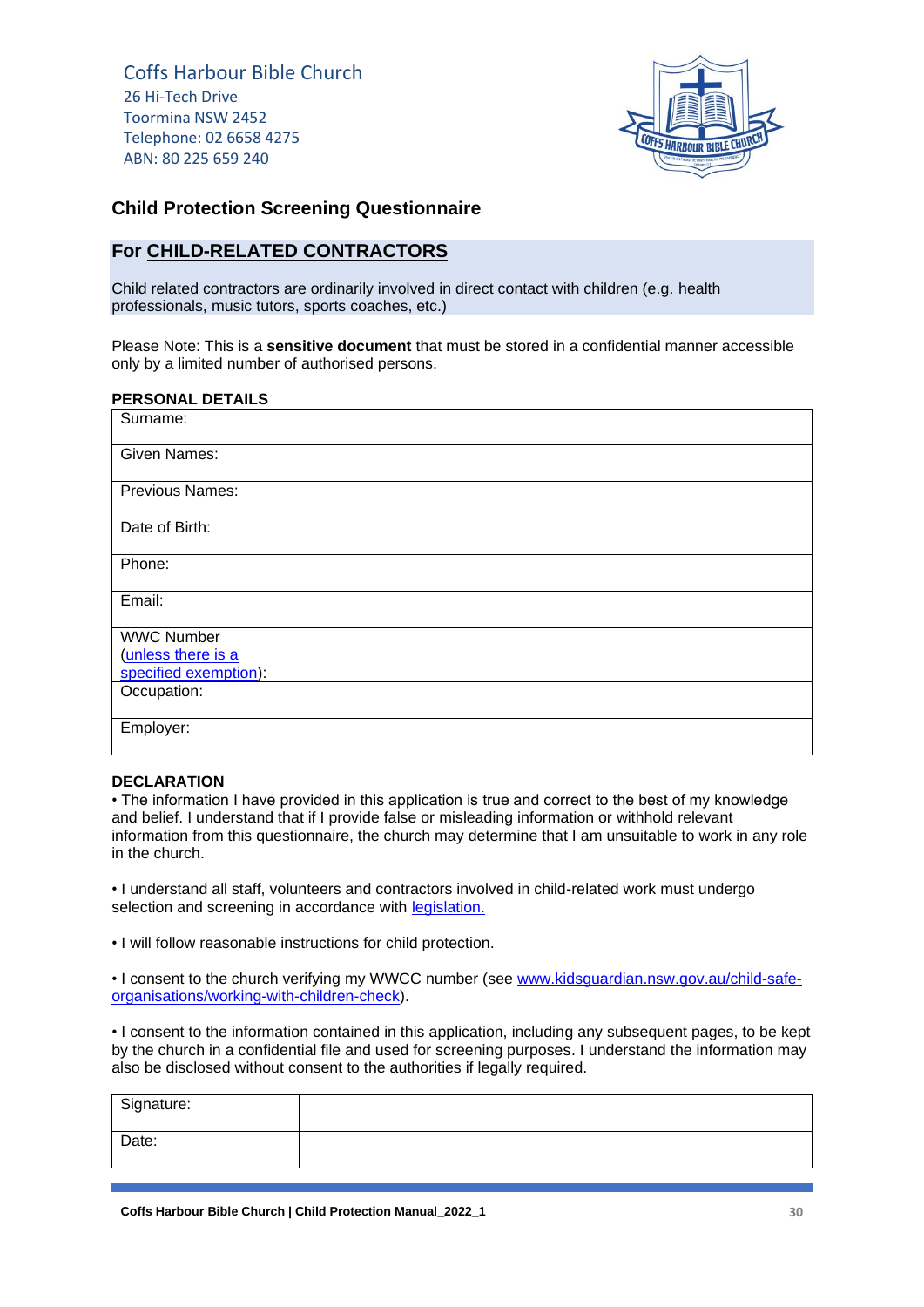| <b>OFFICE USE ONLY</b>                          |      |  |
|-------------------------------------------------|------|--|
| <b>Verified WWCC</b>                            | Date |  |
| <b>Entered on Child-Related Worker Register</b> | Date |  |
| Name:                                           |      |  |
| Signature:                                      |      |  |
| Date:                                           |      |  |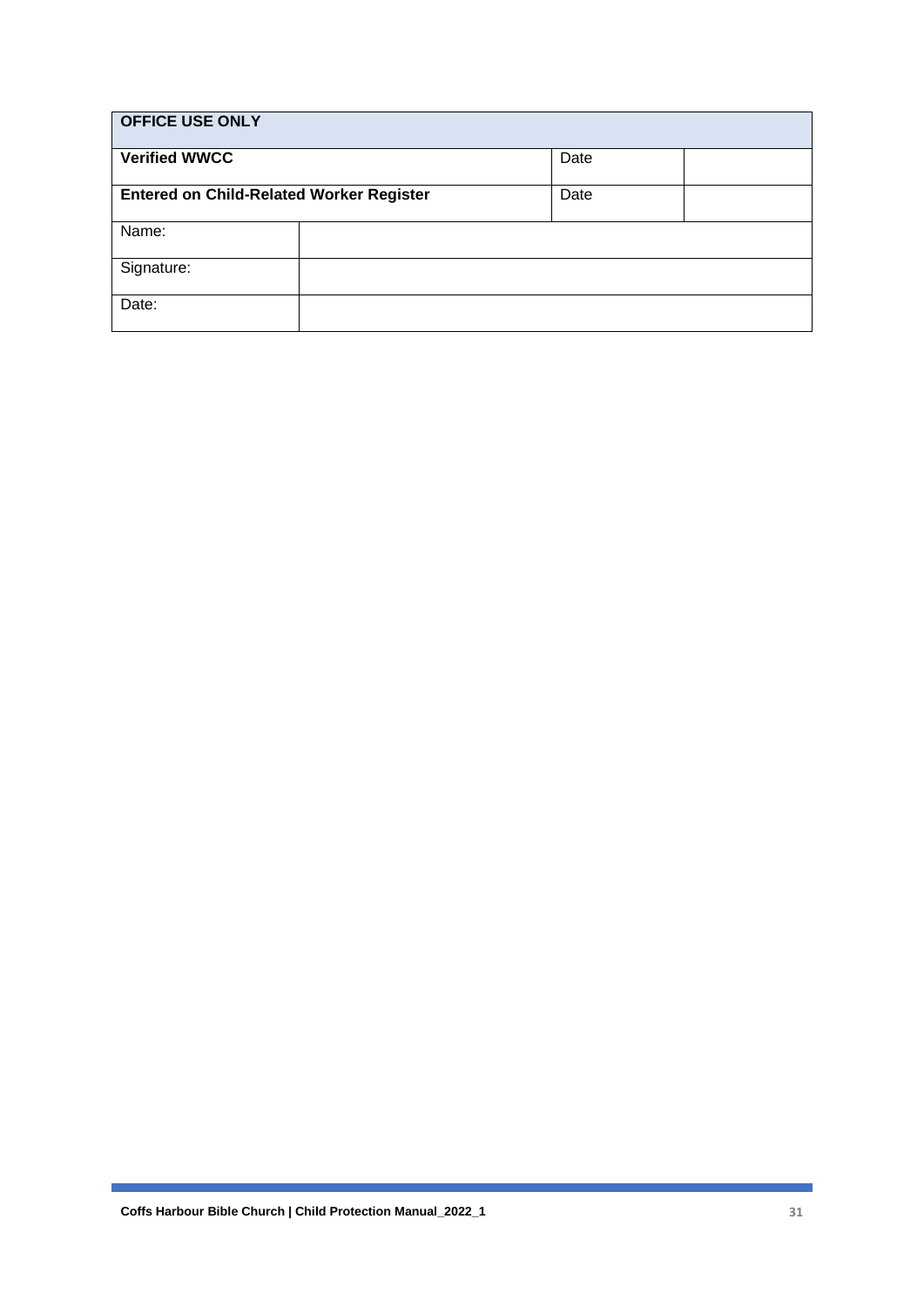### **Camp Child Protection Screening Declaration**

Please Note: This is a **sensitive document** that must be stored in a confidential manner accessible only by a limited number of authorised persons.

#### **Employer (Church/School) Declaration**

As authorised representative of the Church/School named below, I declare that all adult workers engaged in child-related work and parent volunteers attending overnight kids camps with their own child (Clause 20(2) of the WWC Regulation) on behalf of the church/school who will be attending the Camp are listed on this page, and have obtained a Working With Children (WWC) Check of the correct class (employee or volunteer) [unless there is a specified exemption](https://www.ocg.nsw.gov.au/child-safe-organisations/working-with-children-check/employer/who-needs-a-working-with-children-check) and that WWC number has been verified, by me, online using the employer registration for the organisation.

| Name:      | Position: |  |
|------------|-----------|--|
| Employer:  | Phone:    |  |
| Signature: | Date:     |  |

| FULL NAMES OF WWC VERIFIED CHILD RELATED WORKERS AND PARENT VOLUNTEERS |
|------------------------------------------------------------------------|
|                                                                        |
|                                                                        |
|                                                                        |
|                                                                        |
|                                                                        |
|                                                                        |
|                                                                        |
|                                                                        |
|                                                                        |
|                                                                        |
|                                                                        |
|                                                                        |
|                                                                        |
|                                                                        |
|                                                                        |
|                                                                        |
|                                                                        |
|                                                                        |
|                                                                        |
|                                                                        |
|                                                                        |
|                                                                        |
|                                                                        |
|                                                                        |
|                                                                        |
|                                                                        |
|                                                                        |
|                                                                        |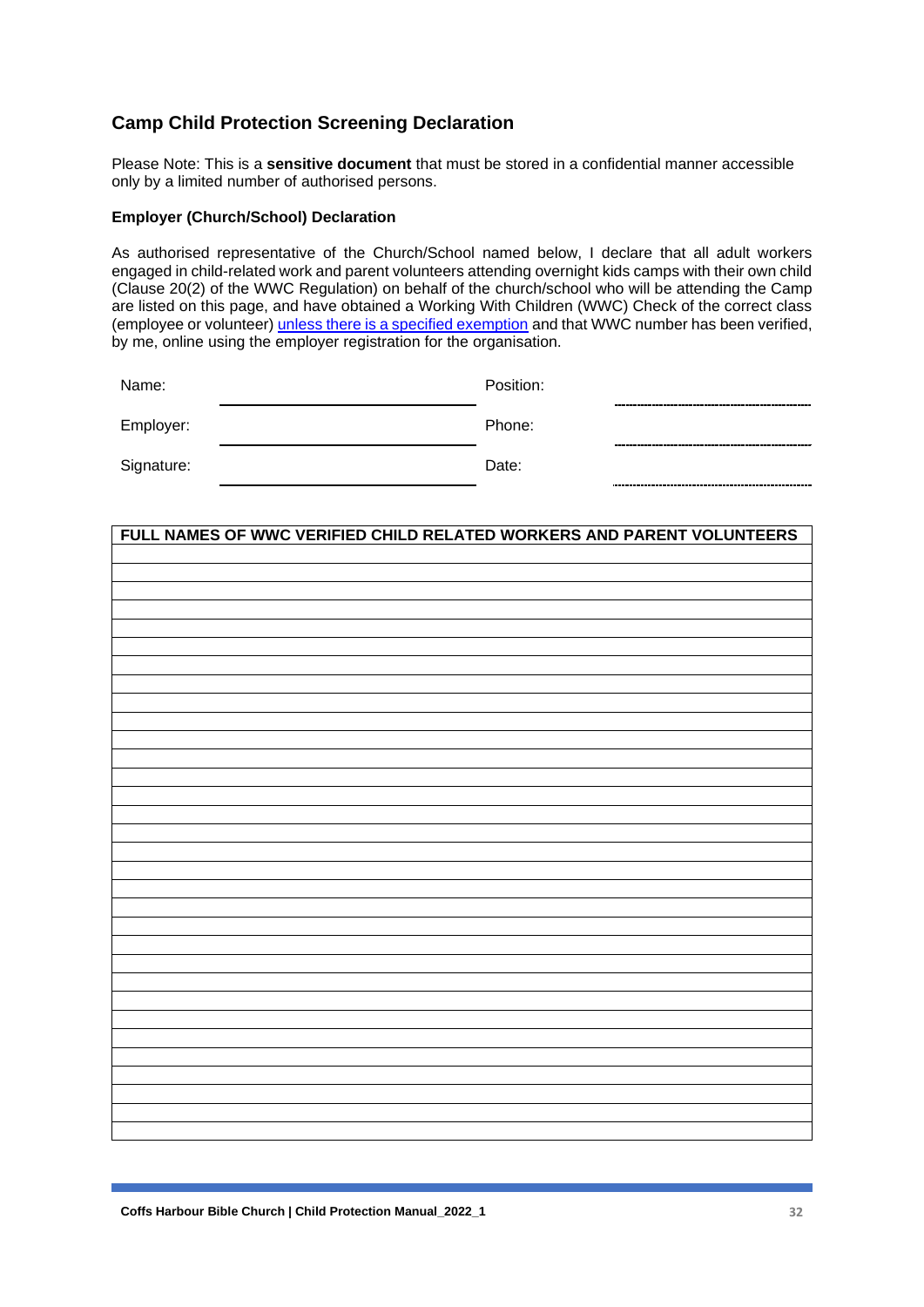### **Child Protection Risk Management Form**

This form can be used to demonstrate a considered approach has been taken to identify, manage, and monitor risks that relate to child protection matters.

| Risk Details Who, what, where, when?             |                                                                                                  |  |  |
|--------------------------------------------------|--------------------------------------------------------------------------------------------------|--|--|
|                                                  |                                                                                                  |  |  |
|                                                  |                                                                                                  |  |  |
|                                                  |                                                                                                  |  |  |
|                                                  |                                                                                                  |  |  |
|                                                  |                                                                                                  |  |  |
|                                                  |                                                                                                  |  |  |
|                                                  |                                                                                                  |  |  |
| Risk Level (Please tick risk level)              |                                                                                                  |  |  |
| $\Box$                                           | Low risk: Risks which may be managed by routine procedures                                       |  |  |
| $\Box$                                           | Medium risk: Risks which need attention and interventions put in place                           |  |  |
| $\Box$<br>interventions put in place             | High risk: Risks which need urgent attention, require further investigation and need significant |  |  |
| <b>Risk Intervention</b>                         |                                                                                                  |  |  |
| $\Box$ Nil required<br>$\Box$ Monitor and review |                                                                                                  |  |  |
| $\Box$ Referred for further assessment           |                                                                                                  |  |  |
| Report to external authority                     | Escalated to Pastor or School Principal (for school matters)                                     |  |  |
| $\Box$ Other (please specify):                   |                                                                                                  |  |  |
|                                                  |                                                                                                  |  |  |
| Comments:                                        |                                                                                                  |  |  |
|                                                  |                                                                                                  |  |  |
|                                                  |                                                                                                  |  |  |
|                                                  |                                                                                                  |  |  |
|                                                  |                                                                                                  |  |  |
|                                                  |                                                                                                  |  |  |
| Name:                                            |                                                                                                  |  |  |
| Signature:                                       |                                                                                                  |  |  |
| Date:                                            |                                                                                                  |  |  |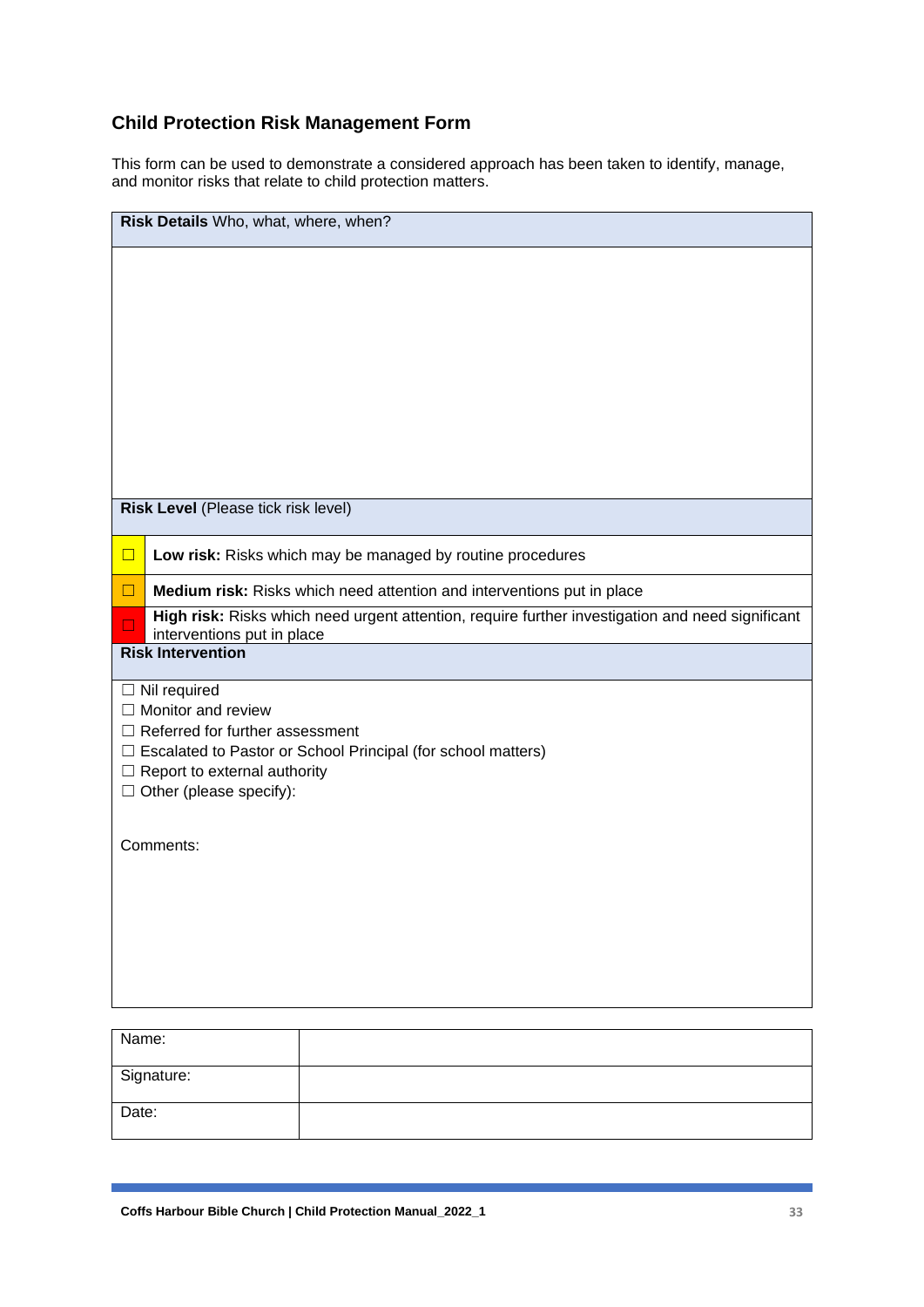

# **Child Abuse/Reportable Conduct Record Form**

This form is to be completed by any person who suspects child protection concerns including a child or young person at *risk of significant harm* and *reportable conduct* by an employee or volunteer. Information may be used for reporting to the authorities and will be kept in a secure location.

#### **Consult the Child Protection Policies and Procedures when making decisions about reporting risk of significant harm and or reportable conduct.**

| <b>1. YOUR DETAILS</b>                            |        |  |  |
|---------------------------------------------------|--------|--|--|
| <b>Name</b>                                       |        |  |  |
| <b>Position</b><br>(e.g. Pastor, Teacher, Leader) | Phone  |  |  |
| Ministry/Employer<br>(e.g. One-Way, School)       |        |  |  |
| 2. DETAILS ABOUT THE ALLEGED VICTIM               |        |  |  |
| <b>Name</b>                                       |        |  |  |
| Date of birth                                     | Gender |  |  |
| <b>Name</b>                                       |        |  |  |
| Date of birth                                     | Gender |  |  |
| <b>Name</b>                                       |        |  |  |
| Date of birth                                     | Gender |  |  |
| <b>Name</b>                                       |        |  |  |
| Date of birth                                     | Gender |  |  |
| 3. DETAILS ABOUT THE PARENTS/ CARERS              |        |  |  |
| Parent/Carer name                                 |        |  |  |
| <b>Address</b>                                    | Phone  |  |  |
| Parent/Carer name                                 |        |  |  |
| <b>Address</b>                                    | Phone  |  |  |
| PAGE 1 of 3<br>Attach pages if necessary.         |        |  |  |

### **PLEASE TYPE OR PRINT CLEARLY**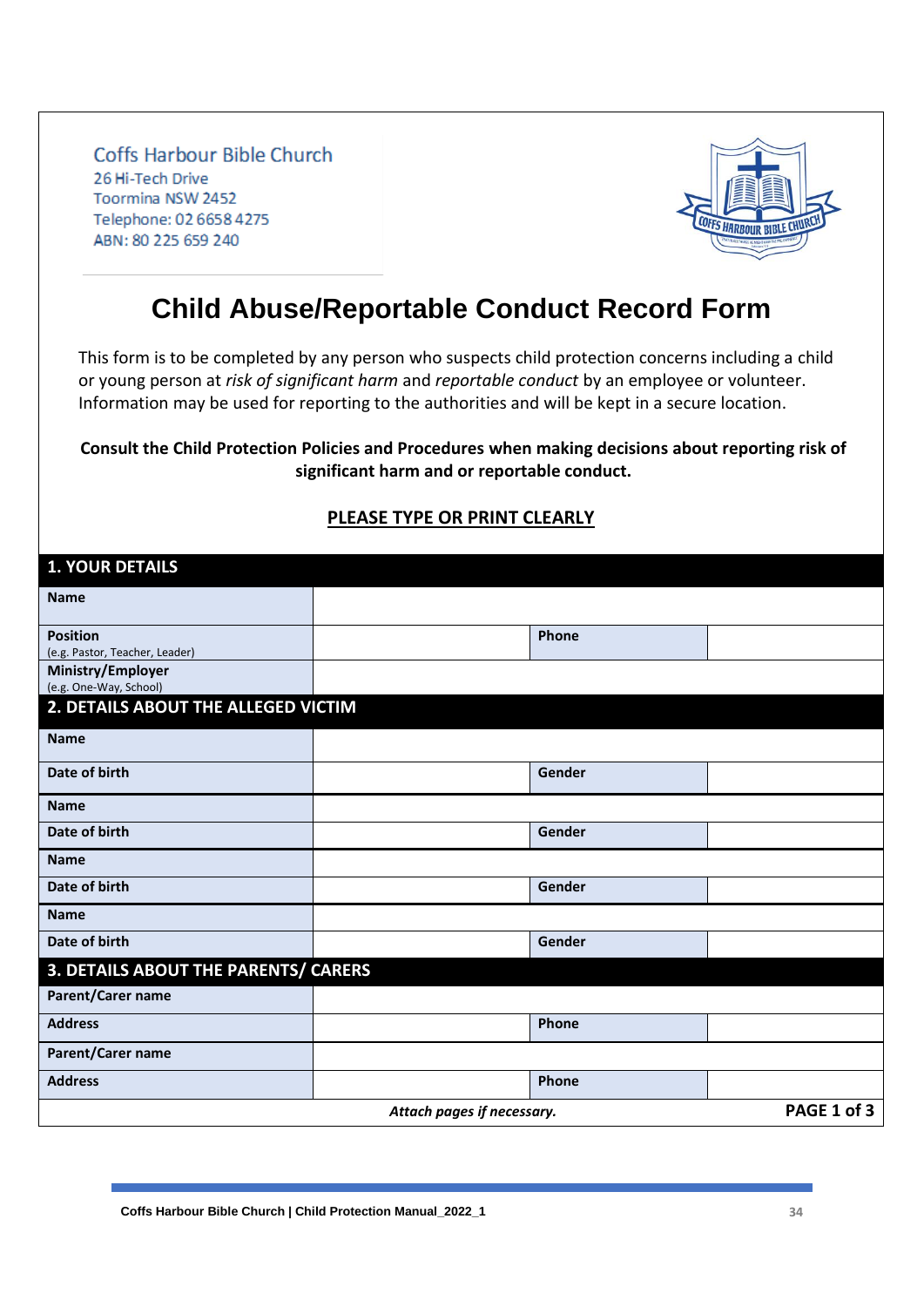#### **4. DETAILS ABOUT THE ALLEGED PERSON RESPONSIBLE**

| <b>Name</b>                            |       |  |
|----------------------------------------|-------|--|
| Date of birth                          | Phone |  |
| Is the person aware of the             |       |  |
| allegation?                            |       |  |
| Is the person a staff member           |       |  |
| or volunteer?                          |       |  |
| <b>F. BETAILC ABOUT TUE AU FOATION</b> |       |  |

#### **5. DETAILS ABOUT THE ALLEGATION**

**Name**

**Detail your concern for the safety and/or welfare of the child/ren and/or young persons. Also note whether the concern resulted in a physical injury or medical attention/treatment to a child/young person. Where a disclosure has occurred record the actual words and note the date and time of the disclosure below. WHO/WHAT/WHERE/WHEN?**

**Did the concern result in medical attention/treatment to a child/young person?**

**Does this concern involve an allegation or conviction of reportable conduct by an employee or volunteer?**

#### **6. DETAILS ABOUT WITNESSES (IF ANY) OR THIRD PARTY (OTHER THAN THE CHILD)**

| -name                          |                            |              |             |
|--------------------------------|----------------------------|--------------|-------------|
| <b>Address</b>                 |                            | <b>Phone</b> |             |
| Position/Relationship to child |                            |              |             |
| (e.g. Pastor, Teacher, Leader) |                            |              |             |
|                                | Attach pages if necessary. |              | PAGE 2 of 3 |

**Coffs Harbour Bible Church | Child Protection Manual\_2022\_1 35**